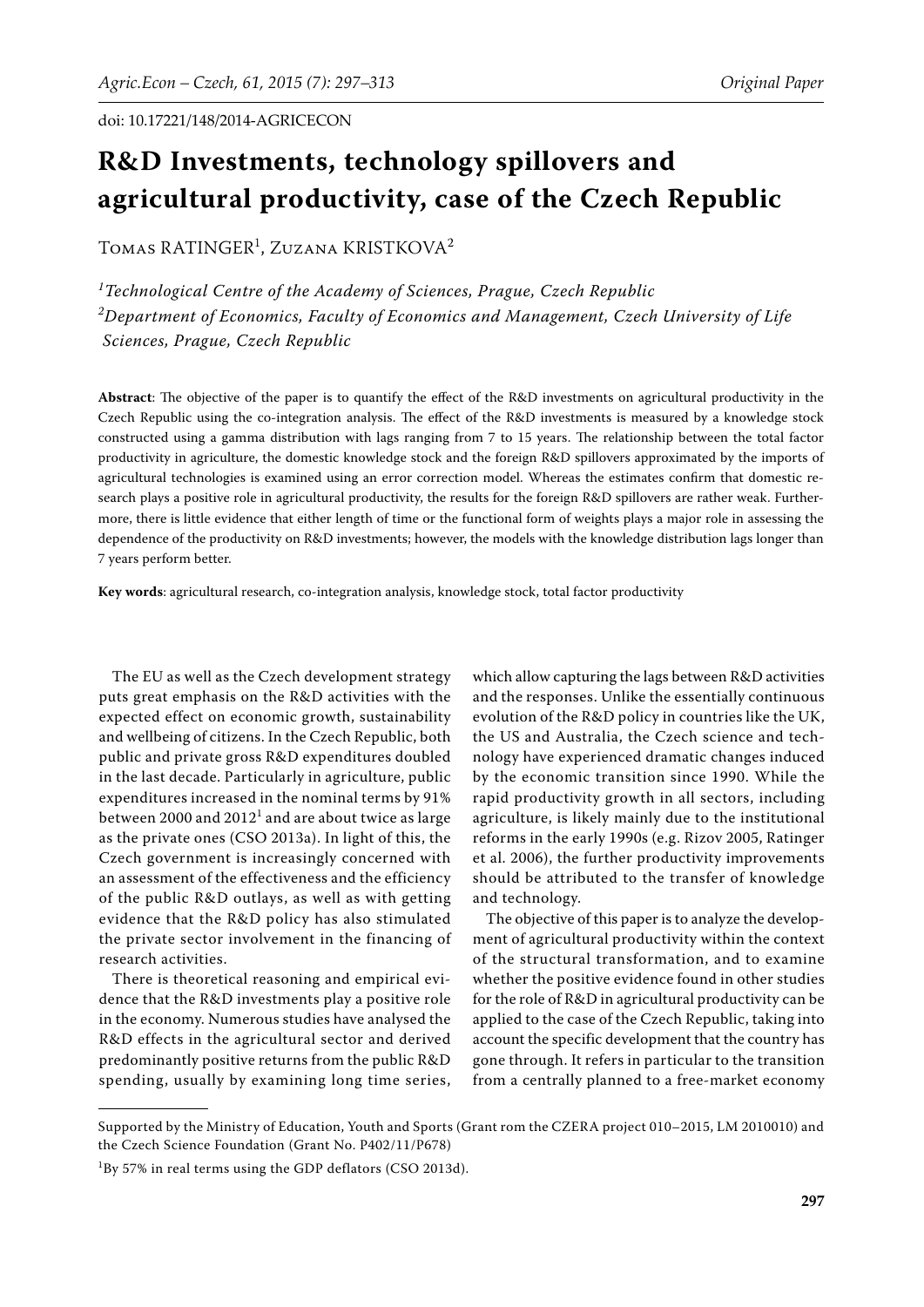resulting in a radical contraction of the agricultural sector and a massive inflow of technology and expertise from the Western neighbours in the process of structural transformation. The transition also implied a certain degree of misfit of the agricultural R&D stocks accumulated in the past and the needs of the transforming sector. In addition, there is an inevitable inconsistency of the national statistics and thus a constrained possibility to use solid time series.

The above-mentioned caveats are reflected in the methodological approach of this paper. Due to the constrained availability of data, the Total Factor Productivity (TFP) could be computed only from 1993 on, when the economic accounts that followed the EUROSTAT standards were constructed. In order to address the dramatic inflow of the R&D from abroad, the R&D-embodied imports of agricultural technologies are included in the estimated Equation, following the assumption that international trade is a vehicle of knowledge spillover (Van Meijl and Van Tongeren 1999) and that under massive international spillovers, the national agricultural research might act as a free rider (as pointed out by Esposti 2002).

## **EMPIRICAL EVIDENCE OF THE EFFECTS OF R&D PRODUCTIVITY ON AGRICULTURE**

There is convincing empirical evidence that the cumulative domestic R&D and knowledge stocks are important determinants of productivity. The effect of R&D investments on productivity was studied as early as in the 1960s by Griliches (1964), Mansfield (1965) and Evenson (1968). These pioneering works were often based on the evidence from the agricultural sector – for instance, Griliches (1958) derived a 40% return on public R&D in the hybrid corn, and Evenson (1968) derived a 50% aggregate rate of return on the public R&D in agriculture.

There are certain characteristics that distinguish agriculture from other sectors when measuring the effects of R&D on productivity. First of all, most studies are based on the aggregated data at the sector level, since the expenditures of firms on R&D in agriculture are usually not available. Second, the public sector plays a principal role in financing agricultural research, and therefore most of the studies quantify the social rates of return that are larger than the private rates captured at the micro-level. Most importantly, contrary to the industrial research, which has a more experimental and hence a short-term

character, the R&D investments in agriculture have a lengthy gestation period which requires the adoption of specific approaches to constructing knowledge stocks in agriculture.

Alston et al. (2000) conducted a meta-analysis of the returns on agricultural R&D based on the results of 289 studies and concluded that the average returns on R&D in agriculture reach 82% (mean) and 44% (median). They also pointed out that, contrary to the common belief, there was no evidence of falling returns in agriculture, and thus advocated for continuous public investments in agricultural R&D. Similar conclusions were derived by Johnson and Evenson (1999), who investigated the role of the public research in 6 OECD countries from 1973–1986 and found that the public R&D has a direct impact on the agricultural TFP, whereas the private domestic R&D has only an indirect impact, and therefore it is necessary to continuously support public research in agriculture. However, the recent evidence shows that the public sector's share in the R&D expenditures has fallen at the expense of a rapid concentration of the private sector research conducted by the multinationals, as discussed in Piesse and Thirtle (2010). The relationship between the and public research in agriculture was also studied by Alfranca (2005), who pointed out that there were substantial differences in the proportions of the private and public R&D across the EU countries. Moreover, due to the high diversity of agriculture in Europe, the applied research has predominantly local effects, which makes it an impure public good. Alfranca found that the public sector may have been over-investing in applied discoveries with a strong protection of property rights, which resulted in the crowding out of the private R&D. On the other hand, protecting discoveries in the basic and general sciences is more complicated, which justifies the public role in R&D investments.

Besides the debate on the role of the public sector in financing agricultural research, there is also an extensive discussion on the proper way to estimate the R&D stocks in agriculture. As Alston et al. (2008) point out, many researchers underestimate the time lags between the initial research investments and the ultimate economic impacts. Alston explains these long lags using the development of a new crop variety as an example. As shown in Figure 1, research and development might take 5–10 years before the variety is adopted, due to the time spent on experimental trials and regulatory approvals. After the variety is adopted, the farmers have to learn how to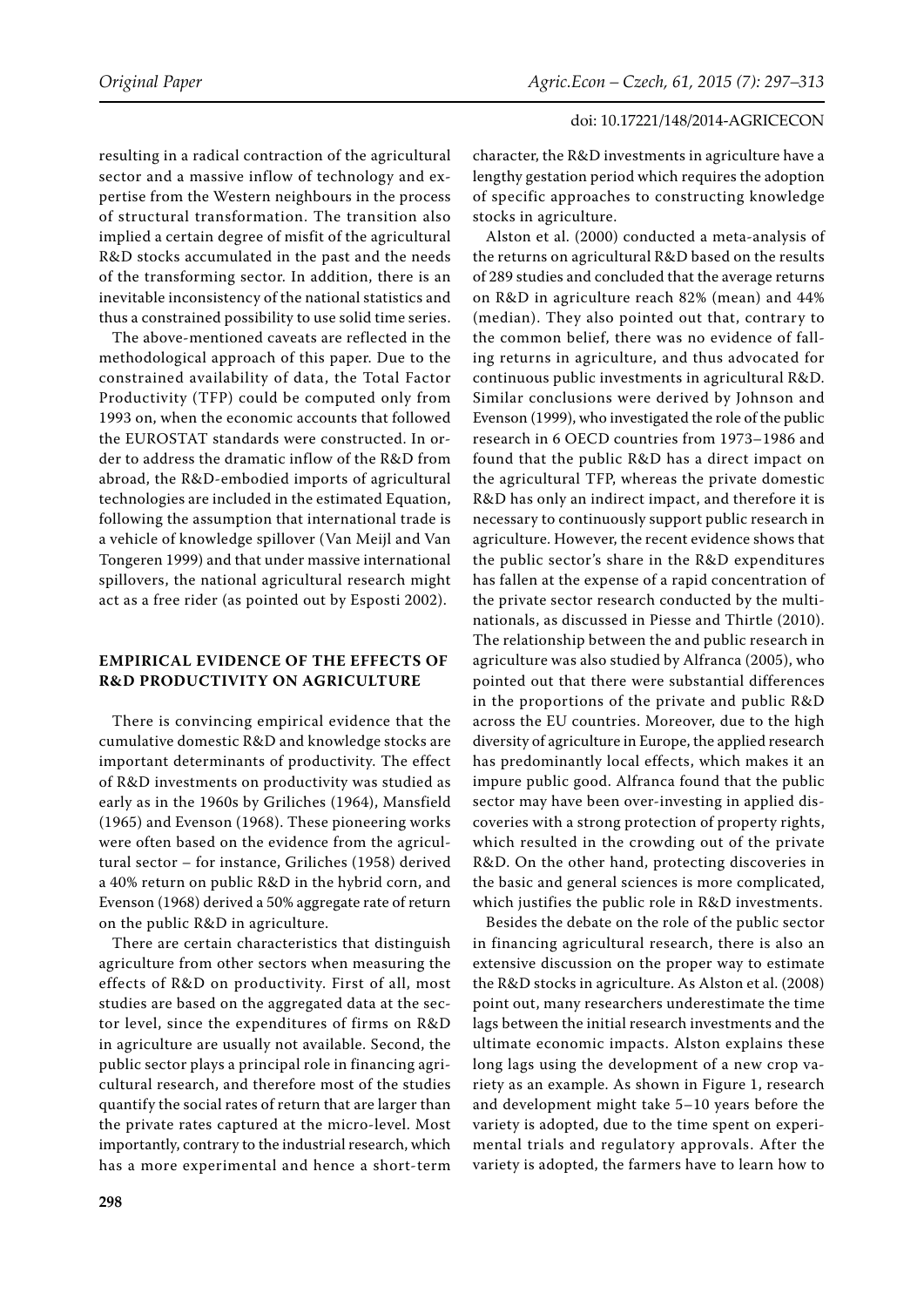



Source: Alston et al. (2008)

produce it, and the consumers have to accept the new product innovation in the market. Therefore, the peak of benefits only comes 15–25 years after the initial investment. Eventually, the variety may become obsolete, as it may be less effective against the evolving pests or diseases.

Unlike in agriculture, the adoption of R&D in industry does not involve lags because the benefits of investing in a new machine accrue immediately; however, the service life of the investment is short. This process can be best described by a geometric model. It is apparent that this model is not suitable for the R&D processes in agriculture. Instead, a trapezoidal lag model and the gamma lag distributions are recommended for modelling the R&D stocks in agriculture. The trapezoidal model was first introduced by Huffman and Evenson (1983, cit. in Alston 2009) and allows for the longer life of R&D investments, although the peak comes in as little as 10 years, compared to the gamma distribution. As Thirtle, Piesse and Schimmelpfennig (2008) further comment, the gamma distribution is of interest since it offers the smooth form of a trapezoid, which can be estimated rather than imposed.

By fitting the knowledge stocks calculated from the alternative distribution specifications in a TFP regression, Alston (2009) found that in a double log function, a gamma distribution with a maximum 50 year lag and peak after 24 years yields the best result. For the calculation of the knowledge stock with this distribution, Alston used the following formulas:

$$
SR_{i,t} = \sum_{k=0}^{50} b_k \cdot (R_{i,t-k})
$$
  
where  $\sum_{k=0}^{50} b_k = 1$  and  $b_k = (k+1)^{\frac{\delta}{1-\delta}} \cdot \lambda^k$  (1)

where  $SR_{i,t}$  represents the accumulated knowledge stock per state,  $R_{i,t-k}$  represents the R&D expenditures in lagged period  $t-k$ ,  $b_k$  are weights that sum to one, *k* is the maximum lag of the distribution and l and d are the gamma distribution parameters<sup>2</sup>.

Various studies have adopted the above-mentioned distributions in modelling the R&D stocks. For instance, Sheng et al. (2011) tested 10 different alternatives of gamma, trapezoidal and geometric distribution for constructing the stocks in Australian agriculture from 1953–2007. The authors concluded that the gamma distribution with a peak after 7 years and a lag of 35 years performed the best. Under this distribution, the estimated elasticity of TFP with respect to the public R&D knowledge stocks was 0.23%, with an internal rate of return on the public R&D reaching 28%. Similarly, Hall and Scobie (2006) found a 17% rate of return on the public R&D in New Zealand agriculture, using the perpetual inventory method, a Koyck transformation and a polynomial lag structure on the annual data from 1927–2000.

In the European literature, modelling of the R&D stocks also raised attention among researchers. Esposti (2001) questions the high rates of return reported in the Alston's meta-analysis, which he attributes to an ad-hoc measurement of knowledge stocks, and de-

<sup>2</sup> According to Alston's findings, the parameters of the preferred gamma distribution of the US knowledge stocks are  $d = 0.8$  and  $l = 0.7$ .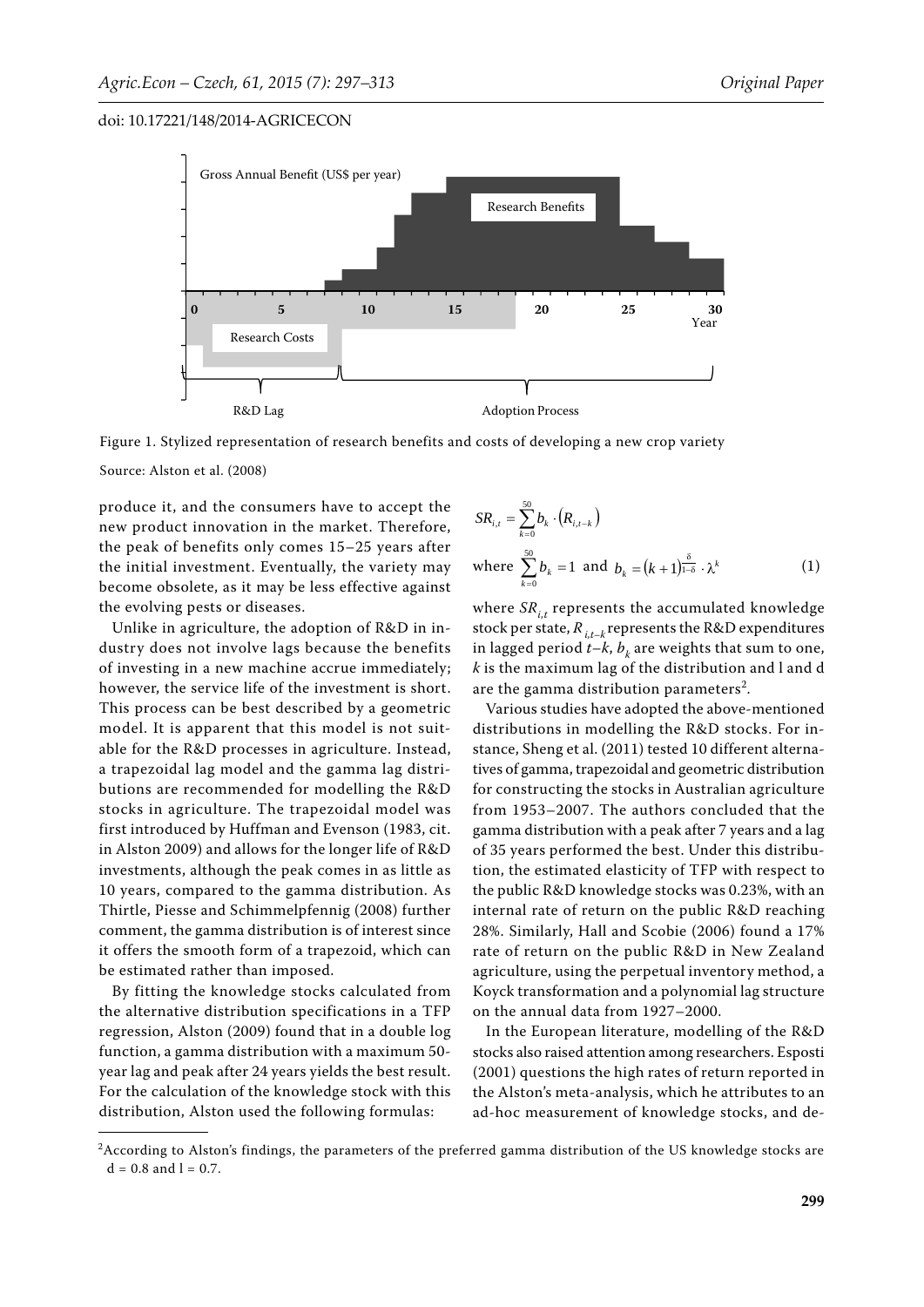velops a new analytical framework with a stochastic gestation period and an adoption period that follows a geometric distribution. However, due to the lack of data, the basic parameters of his proposed model are difficult to estimate empirically.

Recently, Thirtle et al. (2008) investigated the impact of R&D on agricultural productivity in the UK from 1953–2005. By regressing the Thornquist-Theil TFP index on the lagged public R&D expenditures, mechanical and technical patents as proxy to the private R&D and farm size, the authors found highly significant results, with the strongest R&D lag of 12 years. Consequently, Thirtle et al. confirmed a co-integrating relationship between the TFP and the explanatory variables, with the Granger causality from R&D to TFP. Instead of developing an error correction model (ECM), the authors investigated different knowledge stock distributions, such as the polynomial, trapezoidal, gamma and beta distributions, and showed that they lead to different estimates of the R&D rates of return..

## **R&D EXPENDITURES AND AGRICULTURAL PRODUCTIVITY IN THE CZECH REPUBLIC**

## **Evolution of agricultural R&D expenditures and imports of technologies**

The first attention to research and development in Czechoslovakia can be dated back to 1952, when the Czechoslovakian Academy of Sciences was established. Although the research efforts might have



Figure 2. The evolution of nominal and real R&D expenditures in agriculture (CZK Mln.)

Source: FSO (1985–1993), CSO (2013a) (1994–2012)

existed in the previous periods, when Czechoslovakia was part of the Austro-Hungarian Empire and later after 1918 when the independent Czechoslovak Republic was established, there are no available statistics on the R&D expenditures or number of workers in agricultural sciences. Moreover, the occurrence of two world wars in the first half of the 20<sup>th</sup> century negatively affected any research efforts that might have existed.

According to the Historical Statistical Yearbook of Czechoslovakia (FSO 1985), an important moment for stimulating research was the establishment of the Science and Technology Fund in 1962, which became an instrument for implementing the state research policy. Statistical data on science and technology was reported in the statistical yearbooks from 1966 in an aggregated form for Czechoslovakia. Between 1966 and 1983, the nominal expenditures on science and technology in Czechoslovakia increased by 158%, and the number of workers employed in research grew by 37%. Despite this positive trend, in 1983 only 32% of all scientific workers were university educated, out of which only 19% had scientific qualifications<sup>3</sup>. Therefore, the marginal productivity of the R&D workers in science was very low.

From 1975, the statistical yearbooks provide the R&D expenditures and sector-specific data on the R&D employment separately for the Czech and Slovak Republics. Based on this data, it was possible to derive expenditures on science and technology in agriculture, following the assumption that the share in the R&D expenditures follows the share in the R&D employment (Figure 2).The R&D expenditures in agriculture



Figure 3. Correction of the R&D expenditures in agriculture (CZK Mln.)

Source: Own calculation based on trend analysis

<sup>3</sup> Candidate of Sciences (PhD) and Doctor of Sciences.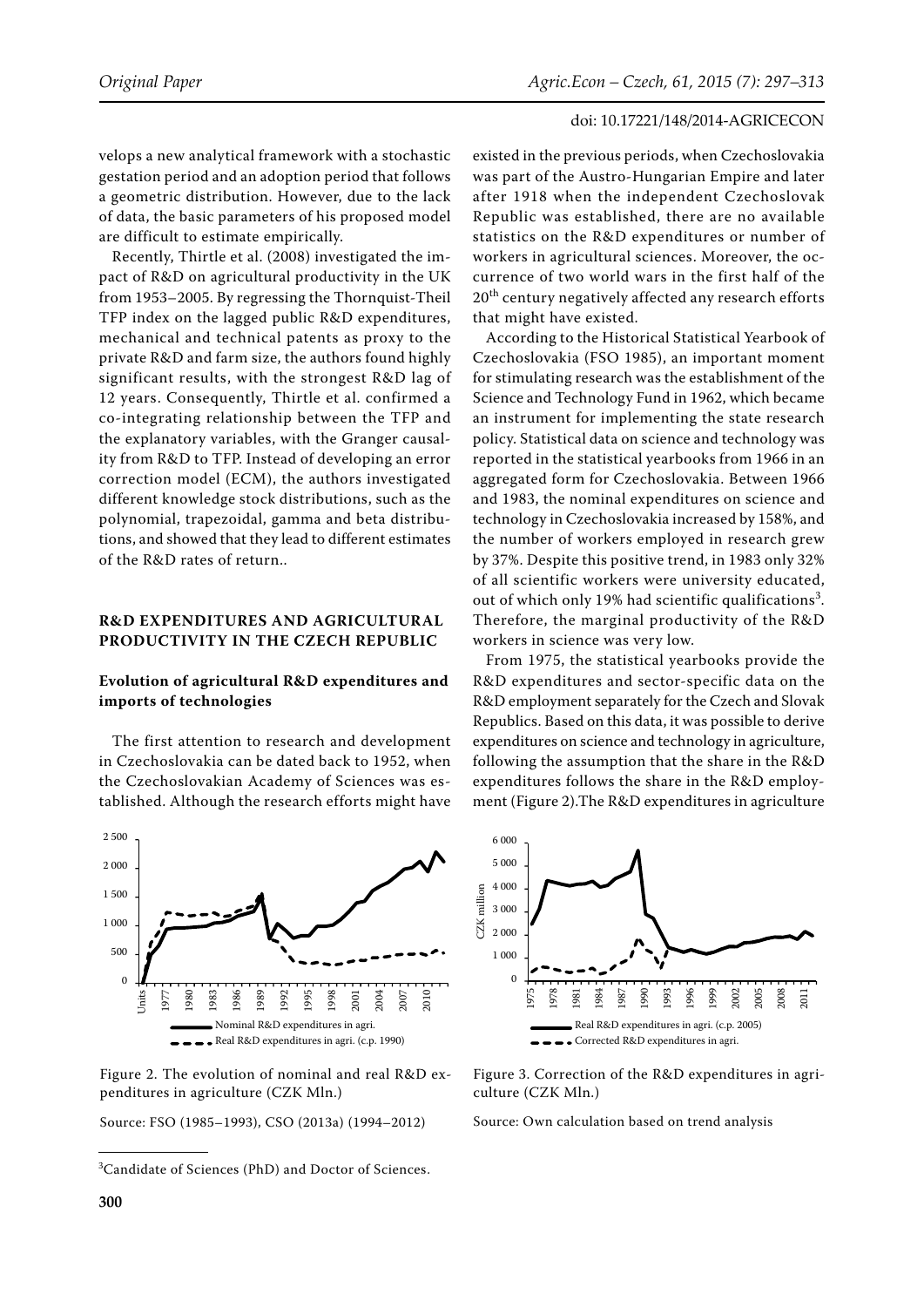grew quickly after 1975 due to a 50% increase in the number of scientific workers in agriculture during this period. The value of the R&D investments in agriculture culminated at the end of the 1980s as the result of an overall boom in science and technology spending in Czechoslovakia.

After 1989, dramatic changes connected with the aftermath of the Velvet Revolution affected the development of the whole economy. This was reflected in a sudden fall of the governmental expenditures on agricultural research by almost 50% between 1989 and 1990. The situation became stabilized after 1994, when the economy started to recover from the shocks associated with the rapid liberalization of the economy. After 2000, the nominal R&D expenditures on agriculture grew steadily by 6% annually.

When converting the nominal R&D investments to the real investments corrected by the GDP deflator, the real R&D investments in agriculture seem to be far below the pre-transformation levels, as displayed in Figure 2. It can be argued that although the nominal level of R&D investments was higher before 1989, the real contribution of agricultural research to the economy was actually much smaller due to a large share of non-scientific workers employed in agricultural research, as mentioned above. After 1989, when the centrally planned economy was abandoned, the artificially employed workers were rapidly expelled from the research sector to other industries. In order to capture this notion in our dataset, the time series of the real R&D expenditures was corrected by shifting the over-estimated level downwards, such that the corrected time series captures the initial trends but is increasing in time, as shown in Figure 3. The

corrected data for the R&D expenditures was consequently used in the econometric estimation, as described in the next chapter.

After 1989, the agricultural sector faced increasing exposure to spillovers from the foreign R&D, embedded in the imports of agricultural technologies. Between 1993 and 2012, the total nominal imports of agricultural technologies increased by 200% (Figure 4). The most significant increase was registered in the case of imports of the genetic materials for crops (+913%), as well as tractors (+608%) and fertilizers (+481%). Figure 4 also shows that the largest value of the imported technologies can be attributed to equipment, which accounts for almost 50% of all imports, followed by pesticides and fertilizers, which contribute to the total imports by 20% each.

#### **Evolution of agricultural productivity**

After 1989, agricultural production faced a dramatic decline caused by the liberalization of the economy, including the rapid abolition of the past system of heavy agricultural subsidies. The subsequent structural adjustment led to the shed of labour from agriculture to other sectors. Between 1990 and 1991, the gross agricultural production expressed in constant prices of 2005 a shrank by 30%. The decline of agriculture continued until the end of the 1990s. After 2000, the agricultural production partially recovered, but at the beginning of the second decade of the new millennium, the agricultural production remained by 70% below the pre-transitional level (i.e. in 1989 and 1990). In the effect, the share of agriculture on



Figure 4. The evolution of imports of technologies for agriculture Source: CSO (2013c)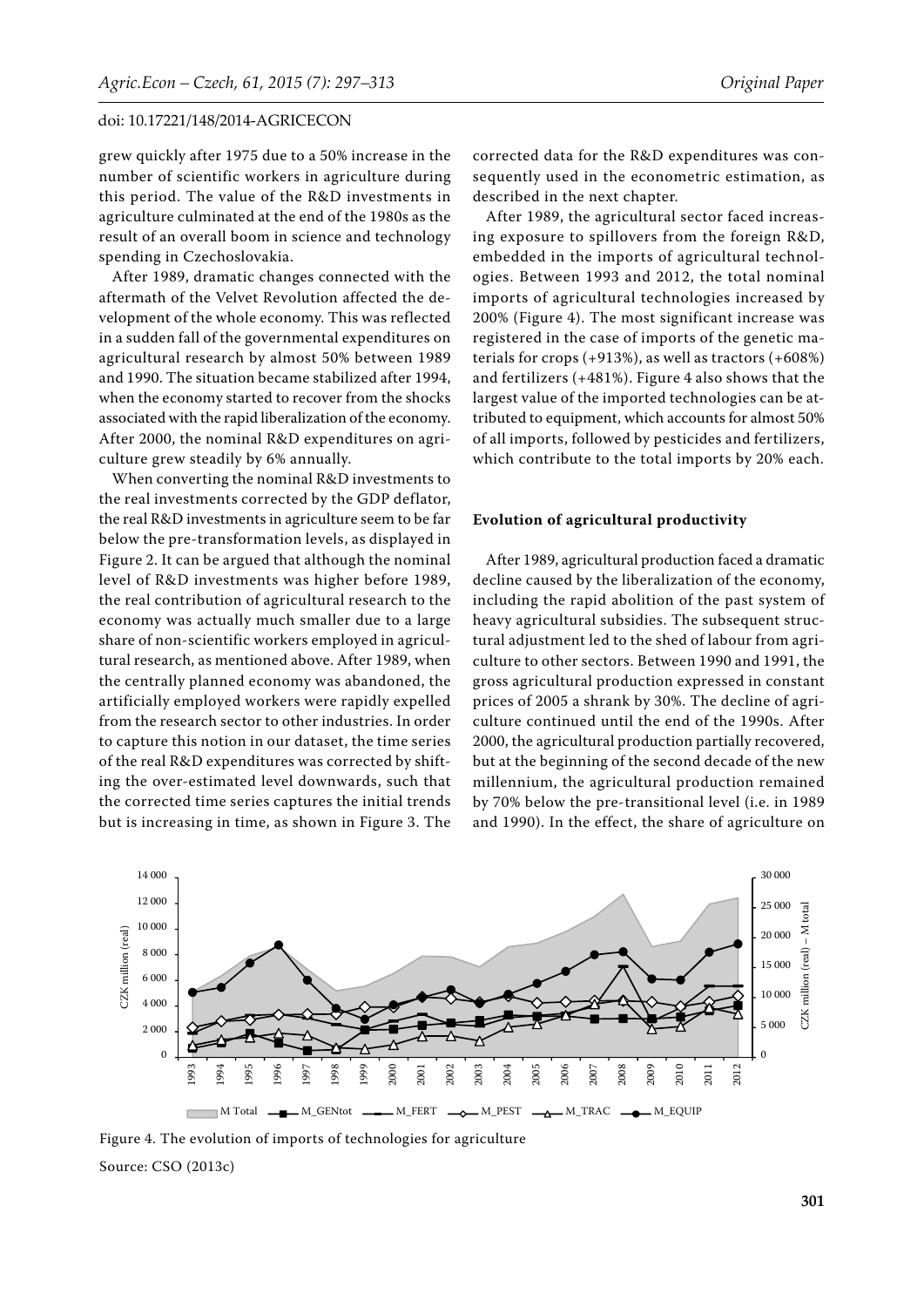





the GDP dropped to 2%, which corresponds to the shares typical for the OECD countries.

The economic pressure of the transition and later of the common market required an adjustment of factors, such as a reduction in agricultural employment as well as the more rapid and extensive deployment of knowledge and up-to-date technologies. This process is embodied in the growth of productivity in agriculture, which can be measured by the total factor productivity indices such as the Tornquist TFP and the Fischer indices (e.g. Antle and Capalbo 1998). In our analysis, we constructed the Tornquist TFP and the Fischer indices based on the data from the Economic Accounts for Agriculture (EAA), which have been published since 1998 by the Czech Statistical Office. In the period 1994–1997, the Czech EAA were built by the Research Institute of Agricultural Economics (VUZE) in a pilot project (Ratinger et al. 1995). Using a backward prediction, we finally obtained the Tornquist TFP and Fischer indices for the period 1993–2012 (Figure 5). Both indices show an increasing trend in the total factor productivity, with some fluctuations in specific years.

## **DESCRIPTION OF THE METHODOLOGICAL APPROACH APPLIED IN THE PAPER**

We follow the assumption that agricultural productivity is driven by technology, and that technology is a result of the national R&D spending and the R&D spillover from abroad. We measure the R&D expenditures as expenditures to agricultural sciences (Frascati manual, OECD 2002) which comprise both public and private spending. Our methodological approach follows Thirtle et al. (2008) and Alston et al.

## doi: 10.17221/148/2014-AGRICECON

(2011), who analyzed the R&D effects on agriculture in the UK and the USA, respectively. To our knowledge, there has not been any recent study performed on the countries in the Central and Eastern Europe, which is probably due to the lack of a consistent time series. In spite of the substantially different socioeconomic context prior to 1989, we nevertheless followed the above-mentioned approaches, with some modifications reflecting the specific conditions of our research case.

First, we investigated whether there is a significant relationship between the simple productivity indicators and the R&D spending (current or lagged but not accumulated) over the long term (1975–2012), and we determined the appropriate lag in the R&D spending. Second, we constructed the accumulated knowledge (i.e., knowledge stock) by weighting lagged spending. Consequently, we assessed the relationship between the TFP and the knowledge stock using the co-integration analysis framework (e.g., Charemza and Deadman 1992). Besides the cumulated domestic R&D expenditures, we also considered spillover effects from the rest of the world. These spillovers are represented by the the import of technologies employed in agricultural production.

#### **Definition of the empirical form of the model**

The empirical form of our model is provided in Equation 2:

$$
\ln TFP_{t} = \alpha_{0} + \alpha_{1} \cdot \ln KnSt_{t} + \alpha_{2} \cdot \ln MSt_{t} + \varepsilon_{t}
$$
 (2)

where  $\mathit{TFP}_t$  is the a total factor productivity index, KnSt<sub>t</sub> denotes the knowledge stock calculated as a weighted sum of past investments in agricultural research *R\_DAgr,* and  $MSt_{t}$  is the imported technology (knowledge) stock. Parameters α*1* and α*2* represent the elasticity of productivity with respect to the domestic and foreign knowledge stock.

Two indices were considered in calculating the total factor productivity – the Tornquist TFP index and Fischer index. Data for calculating the TFP was obtained from the Economic Accounts for Agriculture.

The Tornquist-TFP index was calculated as follows:

$$
\ln(TFP_t) = \frac{1}{2} \sum_{i=1}^{n} (R_{i,t} + R_{i,0}) \ln \left( \frac{Q_{i,t}}{Q_{i,0}} \right) - \frac{1}{2} \sum_{j=1}^{m} (S_{j,t} + S_{j,0}) \ln \left( \frac{X_{j,t}}{X_{j,0}} \right)
$$
(3)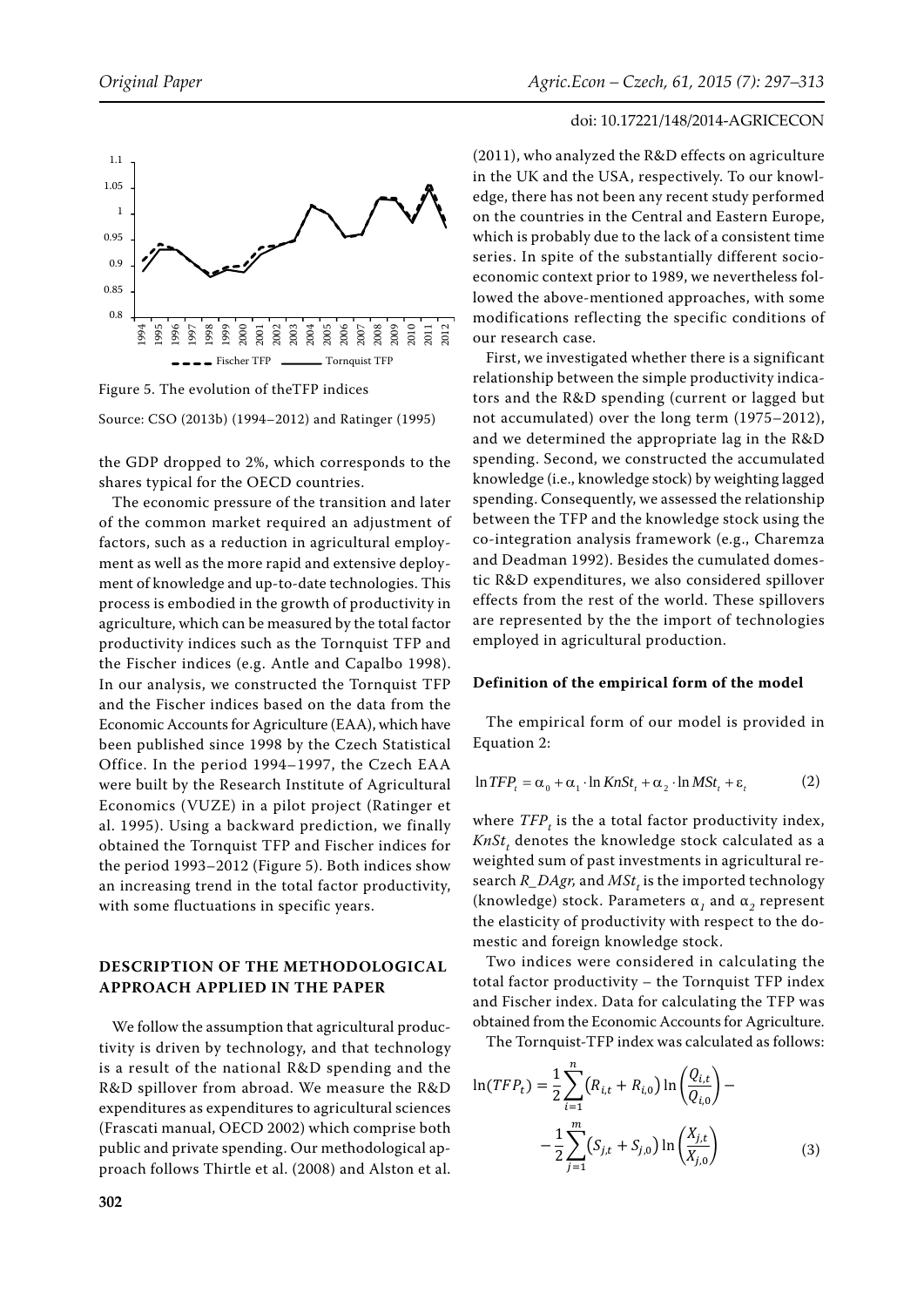where  $Q_i$  and  $X_j$  denote the multiple outputs (crop production, livestock production and other production) and inputs (labour, land, consumption of gross fixed capital and operational capital), respectively, and  $R_i$  and  $S_j$  the shares in revenue and costs, respectively.

Similarly, the Fischer TFP index was calculated according to formula 4:

$$
FIS_t = \left(\frac{\boldsymbol{P}_0'\boldsymbol{Q}_t}{\boldsymbol{P}_0'\boldsymbol{Q}_0}\frac{\boldsymbol{P}_t'\boldsymbol{Q}_t}{\boldsymbol{P}_t'\boldsymbol{Q}_0}\right)^{\frac{1}{2}} \left(\frac{\boldsymbol{W}_0'\boldsymbol{X}_0}{\boldsymbol{W}_0'\boldsymbol{X}_t}\frac{\boldsymbol{W}_t'\boldsymbol{X}_0}{\boldsymbol{W}_t'\boldsymbol{X}_t}\right)^{\frac{1}{2}}
$$
(4)

where *Q* and *X* are the vectors of multiple outputs and inputs, and *P* and *W* are the respective vectors of prices. Zero index indicates the base year; in our case we used the year 2005, and thus  $TFP<sub>2005</sub>=FIS<sub>2005</sub>=1$ . Since the Tornquist TFP and Fischer TFP indices are almost identical, we present the analysis using only the Tornquist TFP.

#### **Time series analysis**

The regression analysis employs the time series data which requires the adoption of common procedures of the time series analysis, carried out in the following three steps:

- (1) Proving that the dependent (*TFPt*) and independent variables (*R\_DAgr<sub>t</sub>, KnSt<sub>t</sub> and MSt<sub>t</sub>) are integrated* of order 1 by using an Augmented Dickey-Fuller unit root test (ADF).
- (2) Estimating the co-integrating vector and testing whether the error correction term is of order 0.
- (3) Estimating the error correction model:

$$
\Delta y_t = \alpha_0 + \alpha_1 \cdot \Delta x_t + \beta (y_{t-1} - \delta \cdot x_{t-1}) + \varepsilon_t \tag{5}
$$

where  $(y_{t-1} - \delta \cdot x_{t-1})$  is an error correction term and the corresponding parameter  $β$  provides an estimate of the speed of adjustment towards the long-run equilibrium.

Compared to the other studies, we have relatively short time series (1975–2012, or 38 years). They do not allow for lags of 50 or more years, as in Alston et al. (2011) or Thirtle et al. (2008). This limits our analysis; however, we believe that the transfer of knowledge could accelerate in the focus period due to several factors: in the 1970s and 1980s agriculture was one of the few sectors exhibiting substantial dynamics and growing income. A number of collective farms were able to absorb even the non-agricultural technologies: food processing, construction, various manufacturing processes and the ICT. In the transition period, we could observe a further and

rapid upgrading of technologies, probably induced by the urgent need to enhance the competitiveness of agricultural production. the

Following these assumptions, the knowledge stock accumulation was approximated by a gamma distribution under the alternative parameter values, following Alston (Equation 1).

#### **Estimation of returns on research**

There are various methods for calculating the returns on research as well as various indicators. Most authors cited in section 2 provide estimates of the internal rate of return, which measures the attractiveness of one dollar or other currency equivalent invested in R&D.

The derivation of the internal rate of return applied in this paper is provided below. The approach follows Alston (1998), who estimates the internal rate of return from the R&D investment based on the knowledge accumulation function, and Thirtle and Bottomley (1998).

The parameter δ from the co-integration Equation indicates a long-term elasticity in labour productivity  $TFP_t$  to knowledge  $KnSt_t$ , which can be written as:

$$
\delta = \frac{dTFP_i}{dKnSt_i} \cdot \frac{KnSt_i}{TFP_i} \tag{6}
$$

The increase in the knowledge stock in the period  $t+k$  ( $dKnSt_{t+k}$ ) from a unit change in the R&D investments in period *t* is given by:

$$
dKnSt_{t_{t+k}} = b_k \cdot dRD_t \tag{7}
$$

Solving for the change in the total factor productivity  $dTFP<sub>t</sub>$  from Equation 6 and substituting for  $dKnSt_{t+k}$  yields:

$$
dTFP_{t+k} = \frac{\delta \cdot TFP_{t+k} \cdot dKnSt_{t+k}}{KnSt_{t+k}} = \frac{\delta \cdot TFP_{t+k} \cdot b_k \cdot dRD_t}{KnSt_{t+k}} \tag{8}
$$

The marginal increase in the total factor productivity per unit of the R&D investment thus reads as:

$$
\frac{dTFP_{t+k}}{dRD_t} = \frac{\delta \cdot TFP_{t+k} \cdot b_k}{KnSt_{t+k}}
$$
\n(9)

A simplified version of the Tornquist-Thile index with one output and input  $(i = 1, j = 1)$  can be expressed as:

$$
\ln TFP_t = \ln \frac{Q_t}{Q_o} - \ln \frac{X_t}{X_o}
$$
\n(10)

**303**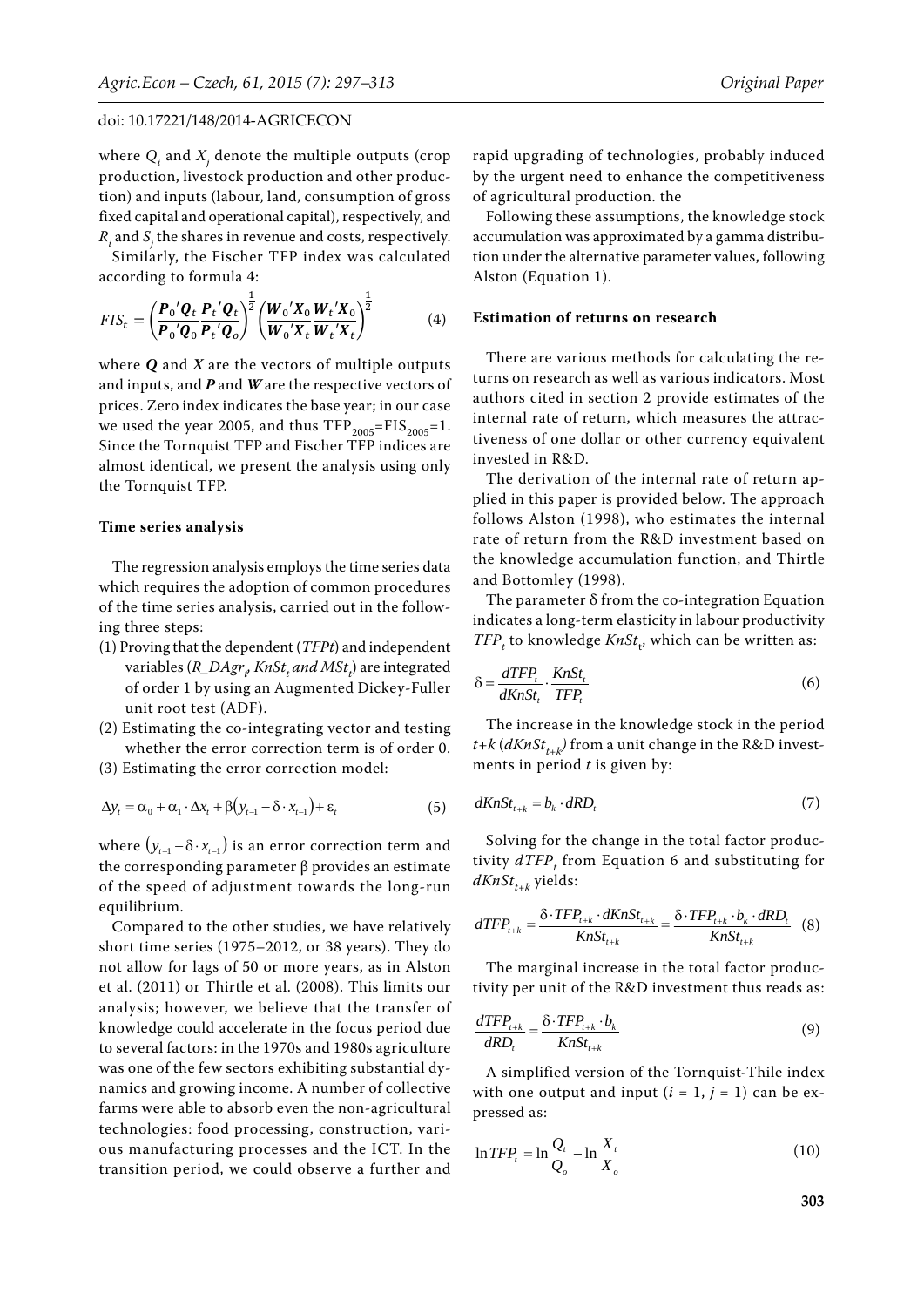Differentiating Equation 10 with respect to output yields:  $\overline{Q}$ 

$$
\frac{d \ln TFP_t}{dO_t} = \frac{1}{TFP_t} \cdot \frac{dTFP_t}{dQ_t} = \frac{d \ln \frac{Q_t}{Q_0}}{dQ_t} = \frac{d(\ln Q_t - \ln Q_0)}{dQ_t} = \frac{1}{Q_t}(11)
$$

From Equation 11, the derivative of TFP can be obtained as:

$$
dTFP_t = dO_t \cdot \frac{TFP_t}{Q_t} \tag{12}
$$

Substituting for  $dTFP_{t+k}$  from Equation 12 enables us to derive the marginal product of R&D investment:

$$
MP_{t+k} = \frac{dQ_{t+k}}{dRD_t} = \frac{\delta \cdot TFP_{t+k} \cdot b_k \cdot Q_{t+k}}{TFP_{t+k} \cdot KnSt_{t+k}} = \frac{\delta \cdot Q_{t+k} \cdot b_k}{KnSt_{t+k}}
$$
(13)

The expression in Equation 13 shows that the marginal product of one unit of R&D investment is calculated as the elasticity of knowledge multiplied by the average product of knowledge distributed over *k* periods corresponding to the lag in R&D investment.

The marginal product of the R&D investment in Equation 13 represents the marginal benefit enjoyed in year *t+k* of one dollar or, in our case, one Czech crown, spent on the R&D investments in year *t*. The marginal internal rate of return *r* is thus estimated from Equation 14:

$$
\sum_{k=0}^{n} \frac{MP_{t+k}}{(1+r)^{k}} - 1 = \delta \cdot \sum_{k=0}^{n} \frac{Q_{t+k} \cdot b_{k}}{KnSt_{t+k}} \cdot \frac{1}{(1+r)^{k}} - 1 = 0 \tag{14}
$$

By assuming a constant share of output to knowledge, Equation 14 can be further simplified using the average values of output and knowledge:

$$
\delta \cdot \frac{\overline{Q}_{t+k}}{\overline{KnSt}} \sum_{t=k}^{n} \frac{b_k}{(1+r)^k} - 1 = 0 \tag{15}
$$

## **RESULTS**

The analysis is divided into three parts. In the first part, we construct the domestic knowledge stock from the national R&D expenditures covering 1975–2012. In the second part, we model the agricultural productivity using the TFP indices, calculated for the period 1993–2012. Finally, in the third part we introduce the R&D spillovers from abroad into the model and estimate their effect on the total factor productiv-

ity of Czech agriculture. We then derive returns on research based on our elasticity estimates.

## **Construction of knowledge stocks from agricultural R&D investments**

Prior to considering the impact of the accumulated knowledge stock, an auxiliary regression was performed to assess the impact of the current and lagged R&D investments (with a maximum lag of 15 years) on simple measures of productivity (labour productivity, cereal and milk yields) that have been available since 1975<sup>4</sup>. Based on these results, it was concluded that the effect of the R&D investments on labour productivity and yields is delayed by more than 10 years.

This finding was used for constructing the knowledge stock based on the accumulated R&D investments in the lagged periods. Various forms of the gamma distribution were tested by varying the lag of the distribution and the parameters d and l. An illustration of the gamma distribution forms applied in the regression analysis is provided in Figure 6. It can be observed that different values of the gamma parameters significantly affect the shape of the distribution curve, in terms of both kurtosis and skewness. For instance, the application of the gamma distribution d(0.1)l(0.8) implies a slowly accumulating knowledge with the highest power in  $t+15$ , whereas the version  $d(0.8)l(0.4)$  assumes the strongest peak in *t*+11 periods, after which the knowledge stock rapidly diminishes. These different alternatives of a gamma distribution were consequently applied to our regression analysis in order



Figure 6. Gamma distribution forms applied in the regression analysis

 ${}^{4}$ The regression with cereal yields brought the best ECM results for the highest lag of 15 years.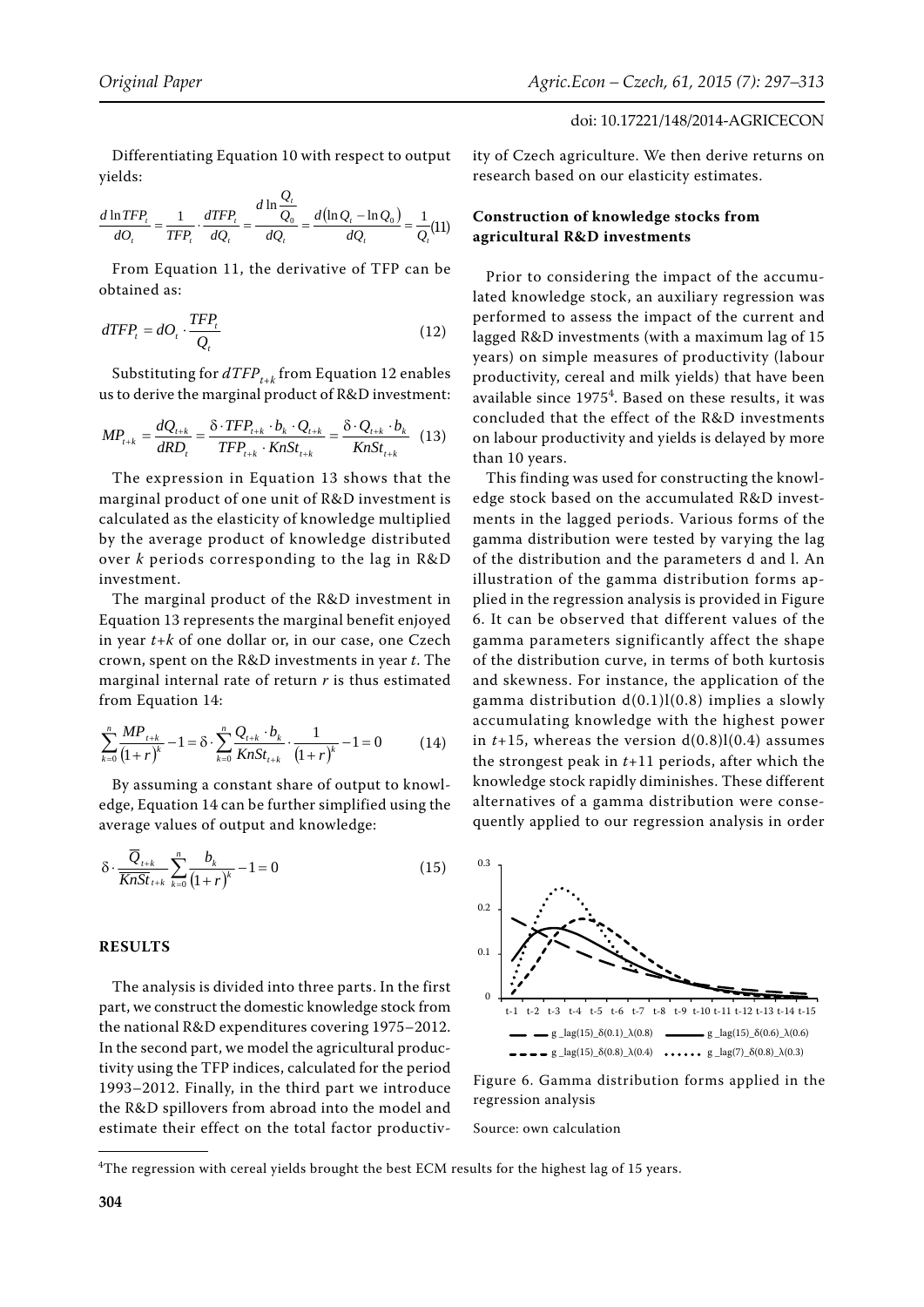

Figure 7. The development of the domestic knowledge stocks by functional forms

#### Source: own calculation

to find a co-integration relationship between the knowledge stock and productivity.

## **Impact of domestic R&D investments on total factor productivity in agriculture (1993–2012)**

As shown in Figure 5, the difference between the Tornquist TFP index and the Fischer index is negligible; we therefore present the analysis only for the Tornquist TFP index, referred to hereafter as TFP.

Based on the previous chapter, we selected 6 internal knowledge stock aggregations of lengths (*t*) 7, 12 and 15, and using the gamma distribution of weights given three combinations of  $\delta$  and  $\lambda$  (0.1, 0.8), (0.6, 0.6) and (0.8, 0.4) (Figure 7).

In the first two steps, we estimated the co-integrating vector (1,–β) for *ln(TFP)* and *ln(KnSt),* where *KnSt* stands for the knowledge stock generated by either of the selected aggregation functions. The values of the estimated parameter  $β$  [b] range from 0.246 to 0.276 depending on the construction of the knowledge stock variable. All the residuals of the co-integrating regressions are stationary I(0) conducting the ADF, all are significant at the 0.01 level).

In the third step – the application of the error correction model – we introduced three dummy variables to capture the short-term effects of weather and the overall economic conditions on agricultural productivity: *Econ\_Slowdown* relating to the slowdown of the Czech economy since 2008, *Econ\_Crises* considering the years 1998, 2008 and 2012 as years of economic recession, and *Weather* relating to years of significant weather disasters (1997, 2006 and 2007). The resulting error correction model takes the form of:

$$
\Delta \ln(TFP_t) = \alpha_1 \cdot \Delta \ln(Knst_t) +
$$
  
+ 
$$
\alpha_2 [\ln(TFP_{t-1}) - b \cdot \ln(KnSt_{t-1})] + \alpha_3 \cdot dummy + \varepsilon_t
$$
 (16)

where  $\ln(TFP_{t-1}) - b \cdot \ln(KnSt_{t-1})$  is the lagged error correction term (*L.ercorr*) and (1*,–b*) is a co-integrating vector from step 1.

All error correction models are significant at the 0.01 level. The residuals are stationary (by the ADF test at the 0.01 level) and there is no signal for the serial correlation (D-W statistics is around 2). We can argue that the model with the weather dummy



Figure 8. Variation of the parameter at D.ln(KnSt\*) in the ECM

Note: Significant only in the ECM with the weather dummy (the rectangle in the right-hand chart).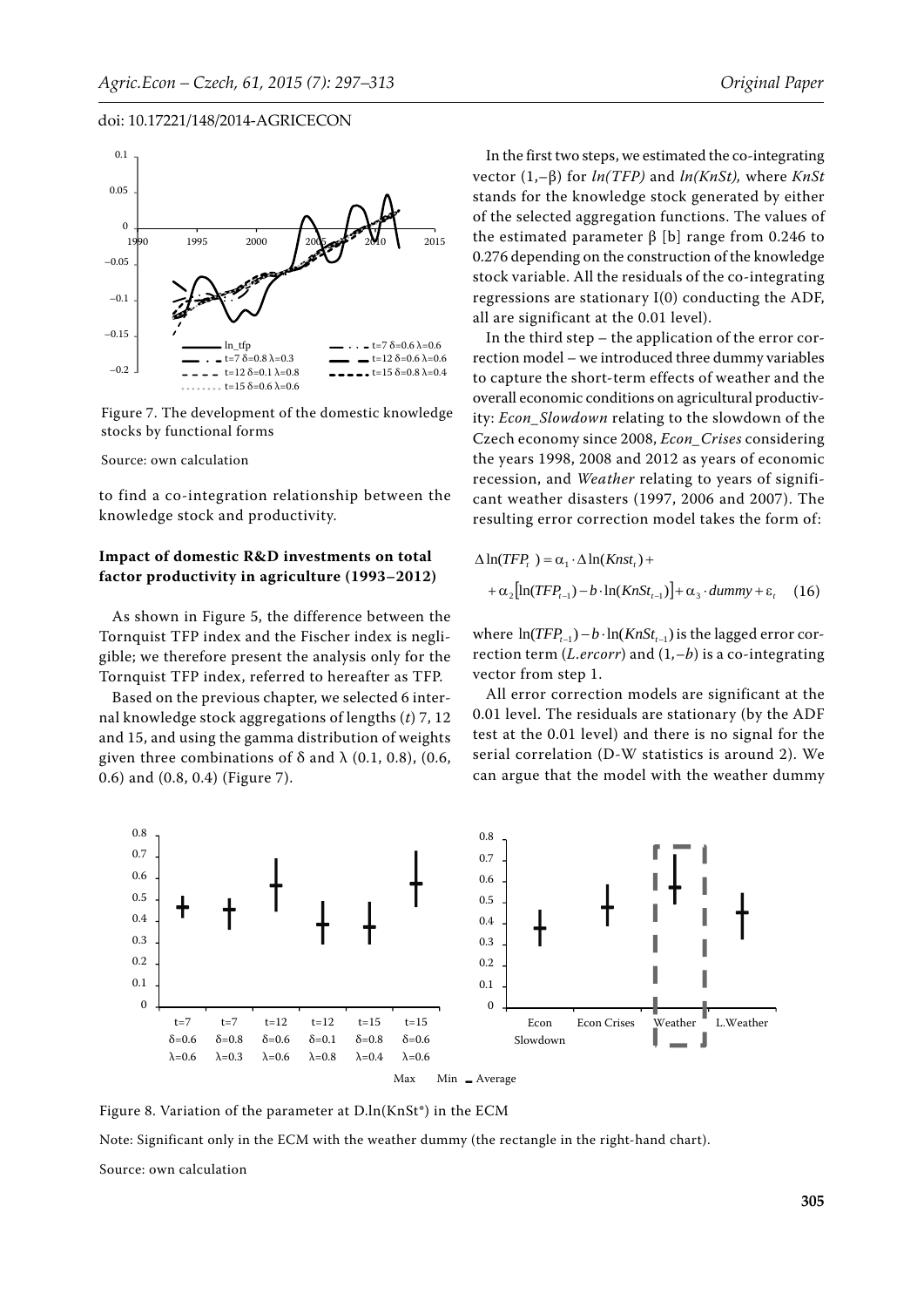|            | $t = 7$ | $t = 7$ | $t = 12$                                                                                                            | $t=12$ | $t = 15$                                                  | $t = 15$ |
|------------|---------|---------|---------------------------------------------------------------------------------------------------------------------|--------|-----------------------------------------------------------|----------|
|            |         |         | $\delta = 0.6 \lambda = 0.6$ $\delta = 0.8 \lambda = 0.3$ $\delta = 0.6 \lambda = 0.6$ $\delta = 0.1 \lambda = 0.8$ |        | $\delta = 0.8 \lambda = 0.4$ $\delta = 0.6 \lambda = 0.6$ |          |
| Long term  | 0.276   | 0.265   | 0.260                                                                                                               | 0.246  | 0.268                                                     | 0.259    |
| Short term | 0.519   | 0.509   | 0.694                                                                                                               | 0.495  | 0.492                                                     | 0.731    |

Table 1. Elasticities of TFP with respect to knowledge stock in the long- and short-term perspective

Source: own calculation

performs the best; all parameters are significant in the respective sub-models except the model which considers the knowledge stock distribution, given by  $t = 7$ ,  $\delta = 0.8$  and  $\lambda = 0.4$  (see Appendix 1 for detailed results).

Although the coefficients at the first difference of the R&D stock (*D.ln(KnSt\*)*) are rarely significant, they exhibit a certain level of stability; the values

depend on the functional form (the lag length and gamma distribution parameters), but also markedly on the inclusion of the dummy variable (Figure 8).

There is a rather considerable difference between the parameters (elasticities of TFP with respect to the knowledge stock) obtained from the first and second step, i.e., referring to the long- and short-term perspectives (Table 1).





Max Min Average

Figure 9. Variation of the coefficient at the lagged error term (L.(ln(TFP)-ln(KnSt\_\*))

Note: The error correction term is defined as  $ln(TFP) - b ln(KnSt<sup>*</sup>)$ , where  $(1,-b)$  is a co-integrating vector. Source: own calculation



Figure 10. Estimated Error Correction Model for ln(tfp). Ln(Knowledge stock) and the weather dummy Source: own calculation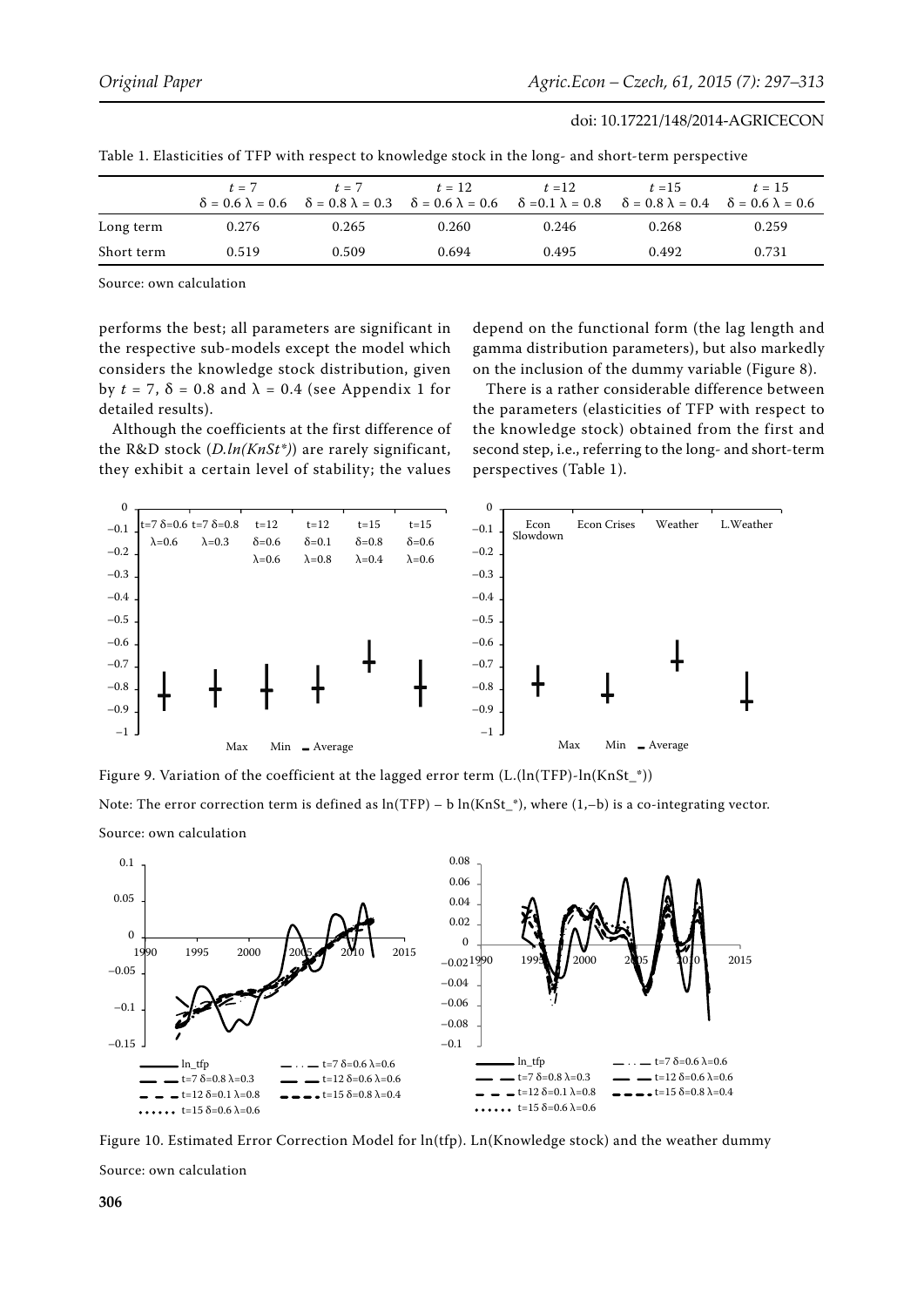The parameter at the error correction term is significant in all the presented models. The values of the parameter exhibit a relatively narrow range (–0.86 to –0.58) across all models, and between –0.71 and –0.58 in the set of models with the weather variable. Keeping in mind that this coefficient provides an estimate of the speed of adjustment towards the longrun equilibrium, we can conclude that the models exhibit a rather strong adjustment power (Figure 9).

Figure 10 illustrates how well the knowledge stock models fit the TFP development. Obviously, there is not much difference between the presented alternatives of the knowledge stock, in terms of either time span or functional form; however, from the attempts we made with other time lengths and the gamma function parameters, we can assert that the models with *t.*≤ 5 and peaks of the gamma distribution close to the current year perform worse than those presented here.

## **Model with the approximated external R&D spillovers**

We have tried to approximate the R&D spillover by imports of technologies, i.e., the genetic material, pesticides, fertilizers, tractors, machinery and equipment. We approached the imported technology (R&D spillover) in a similar way as the domestic knowledge stock; the R&D spillover is the sum of the recent imports, the lag is much shorter (2–4 years), and the respective weights are 1/length for  $k = 0$ ,  $\frac{1}{2}$  for the most distant year and 1 in between. The development of the R&D spillover is illustrated in Figure 11. It is obvious that imports of technologies are highly variable and more dynamic than the TFP index.

Similarly to the previous three assessments, we conducted the analysis in three steps. In the first two steps, we assessed the integration order of the



Figure 11. The R&D Spillover (a logarithmic transformation)

Source: own calculation based on trade data (CSO 2013)

time series and estimated the long-term relationship between the total factor productivity index *(ln(TFP))*  and the two explanatory variables *(ln(KnSt\*)* and *ln(M\_tech)).*

The respective ECM model (step 3) is defined as follows:

*<sup>t</sup> <sup>t</sup> <sup>t</sup>* ln(*TFP* ) <sup>1</sup> ln(*KnSt* ) <sup>2</sup> ln(*M* \_ *tech* )  $t + \alpha_{3} \left[ \ln(TFP_{t-1}) - b_{1} \cdot \ln(KnSt_{t-1}) - b_{2} \cdot \ln(M_{\text{ }-}tech_{t-1} \right] + \varepsilon_{t}$  (17)

where  $[\ln(TFP_{t-1}) + b_1 \cdot \ln(KnSt_{t-1}) - b_2 \cdot \ln(M\_tech_{t-1})]$  is the lagged error correction term and  $(1,-b_1, -b_2)$  is a co-integrating vector.

All the time series are integrated of order 1 (ADF test significant at the level 0.05). Nevertheless, the parameters estimated in the second step exhibited a negative relationship for four of the eight proxies of the external R&D spillover. Hence, we continued our analysis only for the imports of the plant genetic material, the total genetic material, pesticides and

Table 2. Parameters of the ECM with the external R&D spillovers

|                                |               | $= 0.6$     | $\lambda = 0.3$ | $t = 7$ $\delta = 0.6$ $\lambda$ $t = 7$ $\delta = 0.8$ $t = 12$ $\delta = 0.6$ $t = 12$ $\delta = 0.1$ $t = 15$ $\delta = 0.8$ $t = 15$ $\delta = 0.6$<br>$\lambda = 0.6$ | $\lambda = 0.8$ | $\lambda = 0.4$ | $\lambda = 0.6$ |
|--------------------------------|---------------|-------------|-----------------|----------------------------------------------------------------------------------------------------------------------------------------------------------------------------|-----------------|-----------------|-----------------|
| In m gentot f4l2 D. Know Stock |               | 0.091       | 0.056           | 0.084                                                                                                                                                                      | 0.083           | 0.050           | 0.110           |
| $\ln m$ trac $f2l2$            | D. Know Stock | 0.184       | 0.107           | 0.126                                                                                                                                                                      | 0.125           | 0.035           | 0.159           |
| In m gentot f4l2 D. Gen Total  |               | $0.067*$    | $0.070*$        | 0.066                                                                                                                                                                      | 0.064           | $0.069*$        | 0.064           |
| ln m trac f2l2                 | D. Gen Tract  | 0.057       | 0.063           | 0.062                                                                                                                                                                      | 0.060           | 0.071           | 0.060           |
| In m gentot f4l2 L.ErCorTerm   |               | $-1.128***$ | $-1.099***$     | $-1.101***$                                                                                                                                                                | $-1.106***$     | $-1.097***$     | $-1.103***$     |
| ln m trac f2l2                 | L.ErCorTerm   | $-0.843**$  | $-0.761**$      | $-0.771**$                                                                                                                                                                 | $-0.817**$      | $-0.734**$      | $-0.792**$      |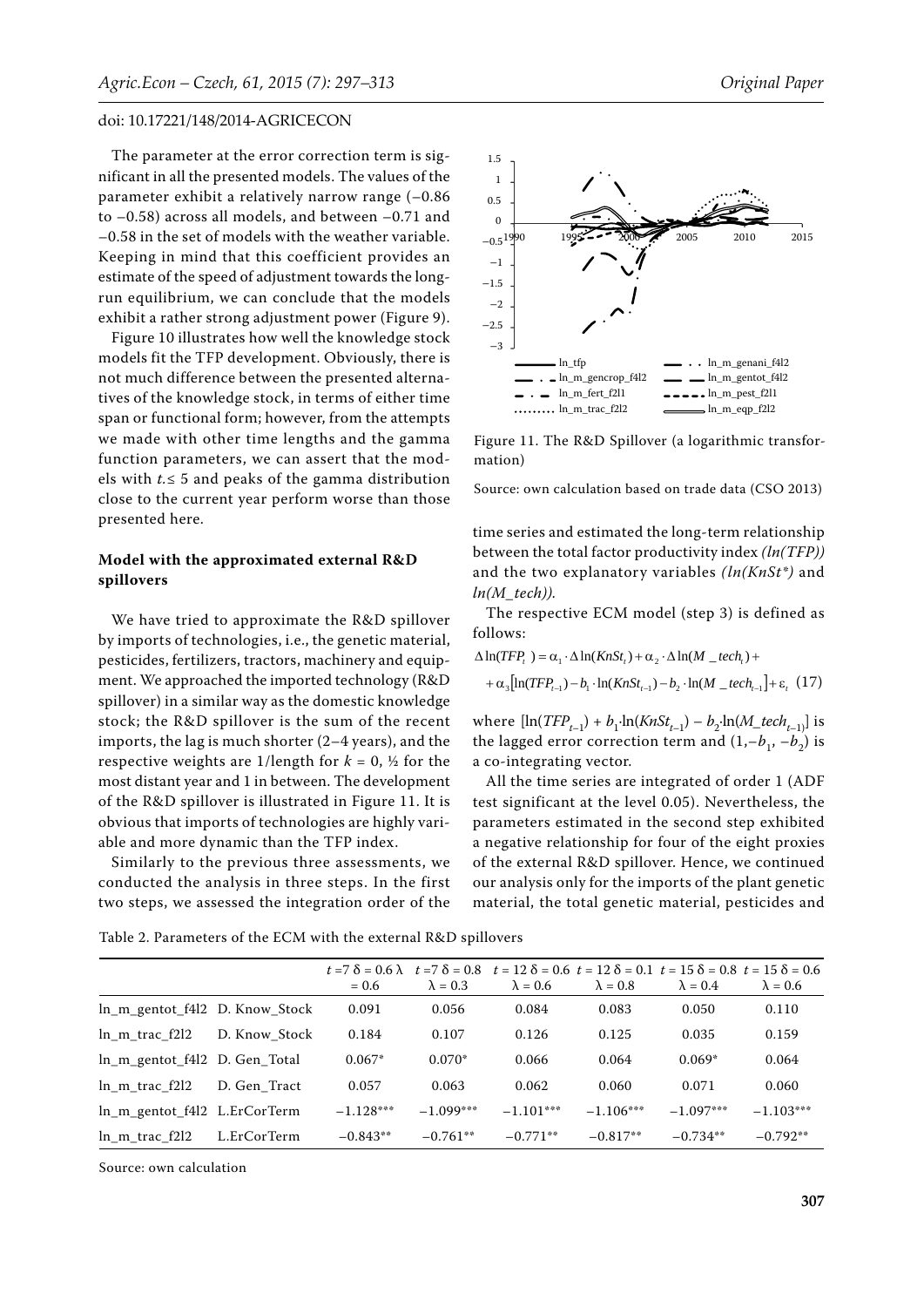tractors. However, the estimated coefficients of the plant genetic material and pesticides appeared to be negative in the error correction model. In the view of this, the analysis is reported only for two variables (the total imports of genetic material and tractors). These models are significant (*F*-test) at the level 0.05 (detailed regression results are included in Appendix 2).

No knowledge stock parameter is significant in either sub-model, and all are much lower than those estimated in the previous model. The R&D spillover parameters are significant only for the imports of the total genetic material in the three sub-models (Table 2). In contrast, the lagged error correction term (*L.ercor*) is significant in all the sub-models at the level 0.01, and is high.

### **Estimation of returns on research**

The results of the co-integration analysis were used to calculate the marginal rate of return on the R&D investments in agriculture, following Equations 14 and 15. For this purpose, the model with gamma distribution  $d(0.8)l(0.4)$  was applied, and the returns were calculated for the models discussed in previous chapters. The calculated rates of return are reported in Table 3. Concerning the TFP model with the domestic R&D, the estimated average return on knowledge reaches 40% if calculated from both the annual data (Equation 14) and the average data (Equation 15) over the period. However, this result is subject to overestimation due to the omission of the R&D spillover from abroad. The model which includes technology imports provides more realistic estimates of the returns on the domestic agricultural

| Table 3. Estimation of the marginal internal rates of return |  |
|--------------------------------------------------------------|--|
|--------------------------------------------------------------|--|

research. The calculations show that one Czech crown invested in R&D in agriculture between 1993–2012 brought an approximately 30% return. This result corresponds to the results derived by other authors, such as Shenget al. (2011) for Australia, Alston et al. for the USA (2000) and Thirtle et al. (2008) for the case of the UK.

## **CONCLUSIONS**

The rich empirical evidence on the positive role of R&D in agricultural productivity, together with the increasing interest from policy makers, provided a motivation to investigate whether the positive R&D benefits can also be confirmed in the case of the Czech Republic.

The underlying assumption of this paper is that agricultural productivity is driven by technology, and that technology is a result of the domestic R&D spending and the spillover from abroad. Our effort was to demonstrate that the data exhibit it taking into account time lags between the generation of knowledge ( $\approx$  technology) and its realization in the practice. Due to the unavailability of the long time series commonly used in the studies of Alston, Thirtle and other authors, the methodological approach was adjusted to our specific case. The application of the co-integration analysis confirmed the long-term positive effect of knowledge stocks, approximated by the gamma distribution with a 15-year lag. Consequently, the effects of the R&D investments were investigated using the total factor productivity indicators. In addition, the foreign R&D spillovers measured as the accumulated imports of technologies were included

|                  |                              | TFP with only domestic R&D<br>$\delta = 0.268$ |                              | TFP also with R&D spillovers<br>$\delta = 0.164$ |
|------------------|------------------------------|------------------------------------------------|------------------------------|--------------------------------------------------|
| IRR from R&D     | based on the annual<br>share | based on the average<br>share                  | based on the annual<br>share | based on the average<br>share                    |
| <b>IRR 93-07</b> | 0.423                        | 0.425                                          | 0.332                        | 0.34                                             |
| <b>IRR 94-08</b> | 0.411                        | 0.413                                          | 0.323                        | 0.33                                             |
| <b>IRR 95-09</b> | 0.401                        | 0.401                                          | 0.315                        | 0.32                                             |
| <b>IRR 96-10</b> | 0.392                        | 0.391                                          | 0.308                        | 0.311                                            |
| IRR 97-11        | 0.384                        | 0.381                                          | 0.301                        | 0.302                                            |
| <b>IRR 98-12</b> | 0.375                        | 0.373                                          | 0.293                        | 0.295                                            |
| Average IRR      | 0.4                          | 0.4                                            | 0.31                         | 0.32                                             |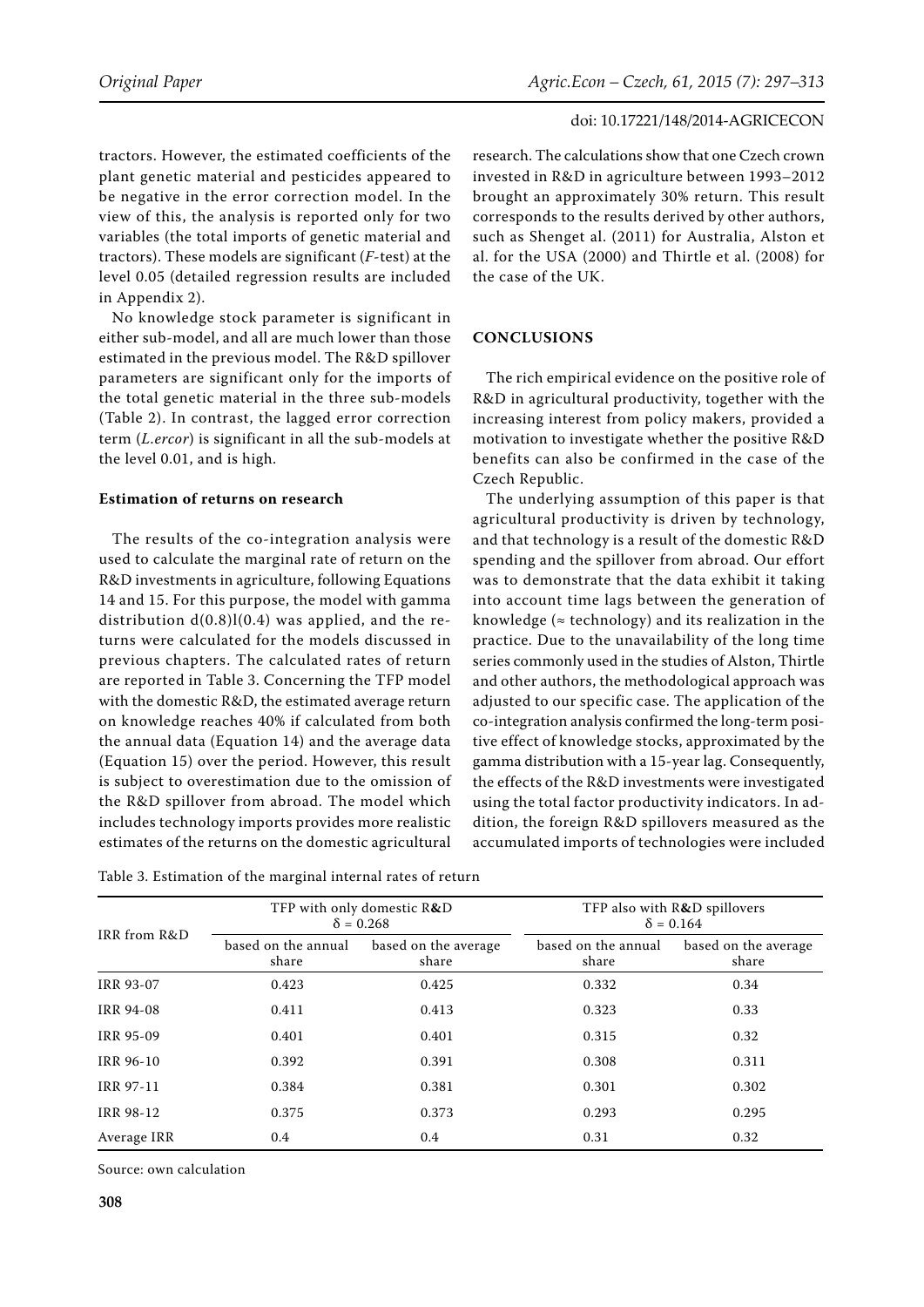in the Equation. We could confirm that productivity is driven by the domestic R&D expenditures; however, the results on the external spillovers are rather weak. One of the reasons might be the approximation of the R&D spillover by imports. As already pointed out by Van Meijl (1995), not all technological innovations lead to user-producer relationships and thus the real magnitude of pure knowledge spillovers might be underestimated when using the trade-embodied approach. Thus, various scholars proposed alternative approaches to measure the R&D spillovers rather than the trade channels such as the technology proximity based on patents, the FDI or the geographic proximity (for instance Verspagen 1997, Cincera 2005 or Krammer 2010). Another reason can be the level of aggregation, whereas on the aggregated level, the accumulated imported technology is not reflected in a higher TFP, on a farm-level data, we might observe a positive relationship.

Another conclusion that came out of our analysis is that in all models, there is little evidence that either the length of time or the functional form of weights plays a major role in assessing the dependence of productivity on R&D investments, which contradicts the recent evidence in the literature (see for instance Thirtle et al., 2008).

Although the returns on agricultural research are estimated to be high, we cannot deny that they exhibit

a declining tendency (Table 3). We can also see from Figure 5 that the TFP loses its dynamics after the EU accession. This could be just a temporal phenomenon associated with the economic crisis in Europe, but it could also be explained by the structural break in financing and in the coordination of research in the Czech Republic after the political changes in 1989. One could argue that the sector benefited in the late 1990s from the large R&D outlays of the 1980s, and it is now going to feel the consequences of the disruption of agricultural research during the transition.

From this point of view, we need to understand the results of our investigation as indicative, and definitely suggesting that more research is needed in this area. In particular, the effect of the foreign R&D spillovers on agricultural productivity should be better understood.

#### **Acknowledgments**

The results of this paper are part of a research grant from the CZERA project of the Ministry of Education, Youth and Sports (2010–2015, LM 2010010) and the Czech Science Foundation (P402/11/P678): Evaluation of Research and Development Effects on the Economic Growth of the Czech Republic with the Use of a Computable General Equilibrium Model.

|                           |                  |                                   |              |                  | Know_st $t = 12 \delta = 0.1 \lambda = 0.8$ Know_st $t = 15 \delta = 0.1 \lambda = 0.8$ Know_st $t = 12 \delta = 0.6 \lambda = 0.6$ |              |                  |                               |              |
|---------------------------|------------------|-----------------------------------|--------------|------------------|-------------------------------------------------------------------------------------------------------------------------------------|--------------|------------------|-------------------------------|--------------|
|                           | $-B1$            |                                   |              | $-B1$            |                                                                                                                                     |              | $-B1$            |                               |              |
| Co-integrating vector     | $-0.246$         |                                   |              | $-0.242$         |                                                                                                                                     |              | $-0.260$         |                               |              |
|                           | $\boldsymbol{n}$ | $ADF_{stat}$                      | P            | $\boldsymbol{n}$ | $ADF_{stat}$                                                                                                                        | $\mathbf{P}$ | $\boldsymbol{n}$ | ADF stat                      | P            |
| ADF (residuals)           | 19               | $-3.038$                          | 0.007        | 19               | $-3.131$                                                                                                                            | 0.006        | 19               | $-2.875$                      | 0.010        |
|                           | Know st          | $t=12 \delta = 0.1 \lambda = 0.8$ |              | Know st          | $t=15 \delta = 0.1 \lambda = 0.8$                                                                                                   |              | Know st          | $t=12 \delta=0.6 \lambda=0.6$ |              |
|                           | coef             | se                                | $\mathbf{P}$ | coef             | se                                                                                                                                  | $\mathbf{P}$ | coef             | se                            | $\mathbf{P}$ |
| D.ln knowstock            | 0.495            | 0.188                             | 0.018        | 0.480            | 0.183                                                                                                                               | 0.019        | 0.694            | 0.237                         | 0.010        |
| Weather                   | $-0.042$         | 0.016                             | 0.020        | $-0.041$         | 0.016                                                                                                                               | 0.022        | $-0.047$         | 0.017                         | 0.012        |
| L.ercor                   | $-0.691$         | 0.232                             | 0.009        | $-0.683$         | 0.232                                                                                                                               | 0.009        | $-0.685$         | 0.226                         | 0.008        |
| $_{\rm cons}$             |                  |                                   |              |                  |                                                                                                                                     |              |                  |                               |              |
| Number of<br>observations | 19               |                                   |              | 19               |                                                                                                                                     |              | 19               |                               |              |
| $df_m$                    | 3                |                                   |              | 3                |                                                                                                                                     |              | 3                |                               |              |
| $df_r$                    | 16               |                                   |              | 16               |                                                                                                                                     |              | 16               |                               |              |
| $\mathbf{F}$              | 6.319            |                                   | 0.005        | 6.644            |                                                                                                                                     | 0.004        | 6.817            |                               | 0.004        |
| R <sub>2</sub>            | 0.542            |                                   |              | 0.555            |                                                                                                                                     |              | 0.561            |                               |              |
| Adjusted R2               | 0.456            |                                   |              | 0.471            |                                                                                                                                     |              | 0.479            |                               |              |

Appendix 1. Results of the co-integration analysis for models with ln(knowledge stock) and weather dummy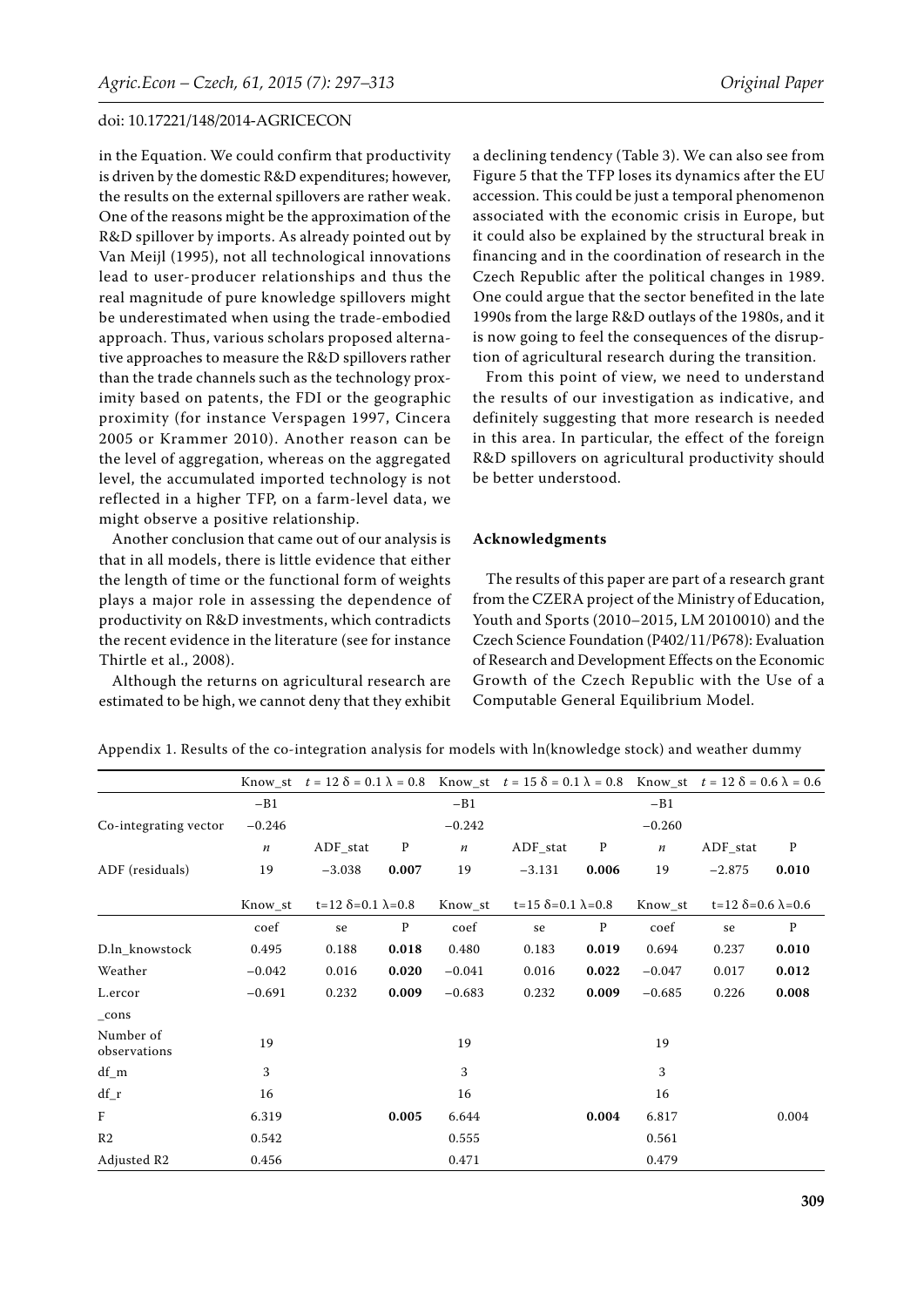|                           | $\sqrt{n}$               | $\mbox{ADF\_stat}$                                  | ${\bf P}$    | $\sqrt{n}$               | $ADF_{stat}$                       | ${\bf P}$    | $\sqrt{n}$               | $\mbox{ADF\_stat}$                 | ${\bf P}$    |
|---------------------------|--------------------------|-----------------------------------------------------|--------------|--------------------------|------------------------------------|--------------|--------------------------|------------------------------------|--------------|
| ADF (residuals)           | $18\,$                   | $-4.524$                                            | 0.000        | $18\,$                   | $-4.547$                           | 0.000        | $18\,$                   | $-4.405$                           | 0.000        |
|                           |                          | Know_st $t = 15 \delta = 0.8 \lambda = 0.4$ Know_st |              |                          | $t=5$ $\delta=0.8$ $\lambda=0.3$   |              | Know_st                  | $t = 7 \delta = 0.8 \lambda = 0.3$ |              |
|                           | $-B1$                    |                                                     |              | $-B1$                    |                                    |              | $-B1$                    |                                    |              |
| Cointegrating vector      | $-0.268$                 |                                                     |              | $-0.231$                 |                                    |              | $-0.265$                 |                                    |              |
|                           | $\sqrt{n}$               | ADF_stat                                            | ${\bf P}$    | $\sqrt{n}$               | ADF_stat                           | ${\bf P}$    | $\sqrt{n}$               | ADF_stat                           | $\mathbf{P}$ |
| ADF (residuals)           | 19                       | $-2.752$                                            | 0.013        | 19                       | $-3.232$                           | 0.005        | 19                       | $-3.078$                           | 0.006        |
|                           |                          |                                                     |              |                          |                                    |              |                          |                                    |              |
|                           |                          | Know_st $t = 15 \delta = 0.8 \lambda = 0.4$         |              | Know_st                  | $t = 5 \delta = 0.8 \lambda = 0.3$ |              | Know_st                  | $t = 7 \delta = 0.8 \lambda = 0.3$ |              |
|                           | coef                     | se                                                  | ${\bf P}$    | $\mathop{\mathrm{coef}}$ | se                                 | $\, {\bf p}$ | $\mathop{\mathrm{coef}}$ | $\rm se$                           | $\mathbf P$  |
| D.ln_knowstock            | 0.492                    | 0.250                                               | 0.066        | 0.143                    | 0.171                              | 0.416        | 0.509                    | 0.259                              | 0.067        |
| Weather                   | $-0.039$                 | 0.018                                               | 0.046        | $-0.028$                 | 0.018                              | 0.152        | $-0.036$                 | 0.017                              | 0.053        |
| $\it L. ercor$            | $-0.579$                 | 0.240                                               | 0.028        | $-0.526$                 | 0.264                              | 0.063        | $-0.709$                 | 0.254                              | 0.013        |
| $_{\rm cons}$             |                          |                                                     |              |                          |                                    |              |                          |                                    |              |
| Number of<br>observations | 19                       |                                                     |              | 19                       |                                    |              | 19                       |                                    |              |
| $df\_m$                   | 3                        |                                                     |              | 3                        |                                    |              | 3                        |                                    |              |
| $df_r$                    | 16                       |                                                     |              | 16                       |                                    |              | 16                       |                                    |              |
| $\boldsymbol{\mathrm{F}}$ | 4.502                    |                                                     | 0.018        | 2.756                    |                                    | 0.076        | 4.498                    |                                    | $0.018\,$    |
| R <sub>2</sub>            | 0.458                    |                                                     |              | 0.341                    |                                    |              | 0.458                    |                                    |              |
| Adjusted R2               | 0.356                    |                                                     |              | 0.217                    |                                    |              | 0.356                    |                                    |              |
|                           | $\sqrt{n}$               | ADF_stat                                            | ${\bf P}$    | $\sqrt{n}$               | ADF_stat                           | ${\bf P}$    | $\sqrt{n}$               | $ADF_{stat}$                       | P            |
| ADF (residuals)           | 18                       | $-4.274$                                            | 0.001        | $18\,$                   | $-3.844$                           | 0.001        | $18\,$                   | $-3.941$                           | 0.001        |
|                           | Know_st                  | $t=7$ $\delta=0.8$ $\lambda=0.4$                    |              |                          |                                    |              |                          |                                    |              |
|                           | $-B1$                    |                                                     |              |                          |                                    |              |                          |                                    |              |
| Co-integrating vector     | $-0.277$                 |                                                     |              |                          |                                    |              |                          |                                    |              |
|                           | $\mathbf n$              | $ADF_{stat}$                                        | ${\bf P}$    |                          |                                    |              |                          |                                    |              |
| ADF (residuals)           | 19                       | $-2.840$                                            | 0.011        |                          |                                    |              |                          |                                    |              |
|                           | Know_st                  | $t=7$ $\delta=0.8$ $\lambda=0.4$                    |              |                          |                                    |              |                          |                                    |              |
|                           | $\mathop{\mathrm{coef}}$ | se                                                  | ${\bf p}$    |                          |                                    |              |                          |                                    |              |
| D.ln_knowstock            | 0.219                    | 0.210                                               | 0.312        |                          |                                    |              |                          |                                    |              |
| Weather                   | $-0.028$                 | 0.018                                               | 0.133        |                          |                                    |              |                          |                                    |              |
| L.ercor                   | $-0.567$                 | 0.247                                               | 0.035        |                          |                                    |              |                          |                                    |              |
| cons<br>Number of         | 19                       |                                                     |              |                          |                                    |              |                          |                                    |              |
| observations<br>$df_m$    | 3                        |                                                     |              |                          |                                    |              |                          |                                    |              |
| $df_r$                    | 16                       |                                                     |              |                          |                                    |              |                          |                                    |              |
| $\rm F$                   | 3.412                    |                                                     | $\,0.043\,$  |                          |                                    |              |                          |                                    |              |
| R <sub>2</sub>            | 0.390                    |                                                     |              |                          |                                    |              |                          |                                    |              |
|                           |                          |                                                     |              |                          |                                    |              |                          |                                    |              |
| Adjusted R2               | 0.276                    |                                                     |              |                          |                                    |              |                          |                                    |              |
|                           | $\mathbf n$              | ADF_stat                                            | $\mathbf{p}$ |                          |                                    |              |                          |                                    |              |
| ADF (residuals)           | $18\,$                   | $-3.907$                                            | 0.001        |                          |                                    |              |                          |                                    |              |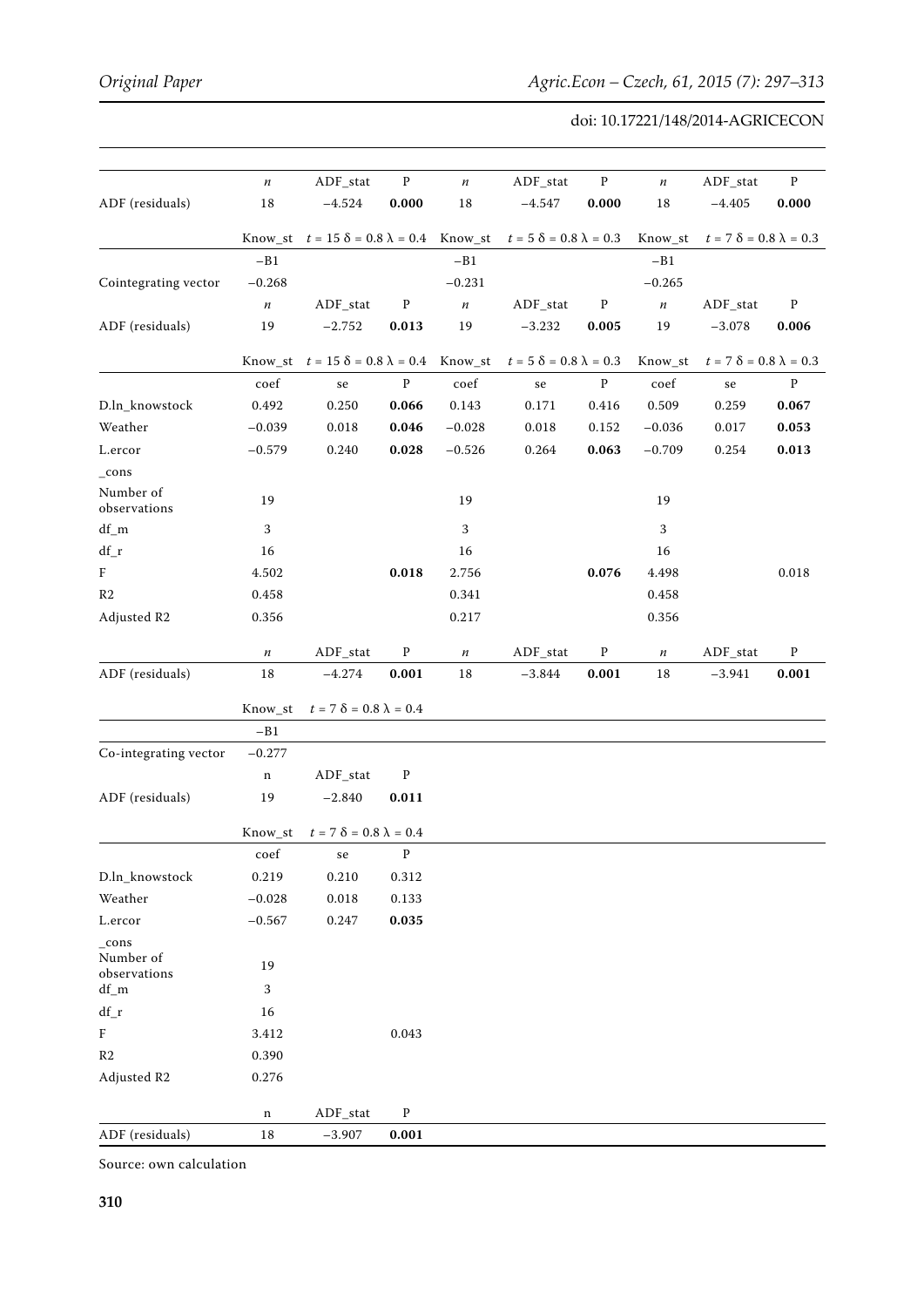|                                            | Know 16                                       |                         |              |            |                        |              | $t = 12 \delta = 0.1 \lambda = 0.8$ Know_stock $t = 15 \delta = 0.1 \lambda = 0.8$ Know_stock $t = 12 \delta = 0.6 \lambda = 0.6$                        |                    |              |
|--------------------------------------------|-----------------------------------------------|-------------------------|--------------|------------|------------------------|--------------|----------------------------------------------------------------------------------------------------------------------------------------------------------|--------------------|--------------|
|                                            | $-B_knst$                                     | $-B$ _gent              |              | $-B_knst$  | $-B$ _gent             |              | $-B_k$ nst                                                                                                                                               | $-B$ _gent         |              |
| Co-integrating vector                      | $-0.098$                                      | $-0.065$                |              | $-0.113$   | $-0.060$               |              | $-0.090$                                                                                                                                                 | $-0.069$           |              |
|                                            | $\sqrt{n}$                                    | ADF_stat                | $\mathbf P$  | $\sqrt{n}$ | ADF_stat               | $\mathbf{P}$ | $\sqrt{n}$                                                                                                                                               | ADF_stat           | $\mathbf P$  |
| ADF (residuals)                            | 16                                            | $-4.306$                | 0.001        | 16         | $-4.327$               | 0.001        | 16                                                                                                                                                       | $-4.283$           | 0.001        |
|                                            |                                               |                         |              |            |                        |              | Know_stock $t = 12 \delta = 0.1 \lambda = 0.8$ Know_stock $t = 15 \delta = 0.1 \lambda = 0.8$ Know_stock $t = 12 \delta = 0.6 \lambda = 0.6$             |                    |              |
|                                            | coef                                          | se                      | $\, {\bf p}$ | coef       | se                     | ${\bf P}$    | coef                                                                                                                                                     | se                 | $\, {\bf P}$ |
| D.ln_knowstock                             | 0.083                                         | 0.272                   | 0.765        | 0.045      | 0.273                  | 0.872        | 0.084                                                                                                                                                    | 0.264              | 0.757        |
| D.ln_m_gentot_f4l2                         | 0.064                                         | 0.042                   | 0.155        | 0.064      | 0.043                  | 0.158        | 0.066                                                                                                                                                    | 0.041              | 0.129        |
| L.ercor                                    | $-1.106$                                      | 0.286                   | 0.002        | $-1.115$   | 0.281                  | 0.002        | $-1.101$                                                                                                                                                 | 0.284              | 0.002        |
| $_{\rm cons}$<br>Number of<br>observations | 16                                            |                         |              | 16         |                        |              | 16                                                                                                                                                       |                    |              |
| df_m                                       | 3                                             |                         |              | 3          |                        |              | 3                                                                                                                                                        |                    |              |
| $df_r$                                     | 13                                            |                         |              | 13         |                        |              | 13                                                                                                                                                       |                    |              |
| $\rm F$                                    | 5.202                                         |                         | 0.014        | 5.422      |                        | 0.012        | 5.170                                                                                                                                                    |                    | 0.014        |
| R <sub>2</sub>                             | 0.546                                         |                         |              | 0.556      |                        |              | 0.544                                                                                                                                                    |                    |              |
| Adjusted R2                                | 0.441                                         |                         |              | 0.453      |                        |              | 0.439                                                                                                                                                    |                    |              |
| DW                                         | 1.99424097                                    |                         |              | 1.99629526 |                        |              | 1.98919148                                                                                                                                               |                    |              |
|                                            | $\sqrt{n}$                                    | ADF_stat                | $\mathbf{p}$ | $\sqrt{n}$ | ADF_stat               | $\, {\bf p}$ | $\boldsymbol{n}$                                                                                                                                         | ADF stat           | $\mathbf{p}$ |
| ADF (residuals)                            | 15                                            | $-3.739$                | 0.002        | 15         | $-3.741$               | 0.002        | 15                                                                                                                                                       | $-3.730$           | 0.002        |
|                                            | $-B_k$ nst                                    | $-B$ <sub>__</sub> gent |              | $-B_k$ nst | $-B$ <sub>__gent</sub> |              | Know_stock $t = 15 \delta = 0.8 \lambda = 0.4$ Know_stock $t = 5 \delta = 0.8 \lambda = 0.3$ Know_stock $t = 7 \delta = 0.8 \lambda = 0.3$<br>$-B_k$ nst | $-B$ gent          |              |
| Co-integrating vector                      | $-0.084$                                      | $-0.071$                |              | $-0.048$   | $-0.078$               |              | $-0.087$                                                                                                                                                 | $-0.068$           |              |
|                                            | $\sqrt{n}$                                    | ADF_stat                | ${\bf P}$    | $\sqrt{n}$ | ADF_stat               | $\, {\bf p}$ | $\sqrt{n}$                                                                                                                                               | ADF_stat           | $\mathbf{p}$ |
| ADF (residuals)                            | 16                                            | $-4.277$                | 0.001        | 16         | $-4.268$               | 0.001        | 16                                                                                                                                                       | $-4.232$           | 0.001        |
|                                            |                                               |                         |              |            |                        |              | Know_stock $t = 15 \delta = 0.8 \lambda = 0.4$ Know_stock $t = 5 \delta = 0.8 \lambda = 0.3$ Know_stock $t = 7 \delta = 0.8 \lambda = 0.3$               |                    |              |
|                                            | $\mathop{\mathrm{coef}}$                      | se                      | $\mathbf{P}$ | coef       | se                     | $\mathbf{P}$ | coef                                                                                                                                                     | se                 | $\mathbf{P}$ |
| D.ln knowstock                             | 0.050                                         | 0.247                   | 0.844        | $-0.028$   | 0.176                  | 0.876        | 0.056                                                                                                                                                    | 0.224              | 0.806        |
| D.ln_m_gentot_f4l2                         | 0.069                                         | 0.039                   | 0.097        | 0.075      | 0.042                  | 0.096        | 0.070                                                                                                                                                    | 0.039              | 0.093        |
| L.ercor                                    | $-1.097$                                      | 0.281                   | 0.002        | $-1.048$   | 0.275                  | 0.002        | $-1.099$                                                                                                                                                 | 0.283              | 0.002        |
| _cons<br>Number of<br>observations         | 16                                            |                         |              | 16         |                        |              | 16                                                                                                                                                       |                    |              |
| $df_m$                                     | 3                                             |                         |              | 3          |                        |              | $\sqrt{3}$                                                                                                                                               |                    |              |
| $df_r$                                     | 13                                            |                         |              | 13         |                        |              | 13                                                                                                                                                       |                    |              |
| $\rm F$                                    | 5.220                                         |                         | 0.014        | 5.043      |                        | 0.016        | 5.195                                                                                                                                                    |                    | 0.014        |
| R2                                         | 0.546                                         |                         |              | 0.538      |                        |              | 0.545                                                                                                                                                    |                    |              |
| Adjusted R2                                | 0.442                                         |                         |              | 0.431      |                        |              | 0.440                                                                                                                                                    |                    |              |
| <b>DW</b>                                  | 1.99373026                                    |                         |              | 1.99982824 |                        |              | 1.97232246                                                                                                                                               |                    |              |
|                                            | $\sqrt{n}$                                    | $\mbox{\rm ADF\_stat}$  | $\mathbf{P}$ | п          | $\mbox{\rm ADF\_stat}$ | P            | $\sqrt{n}$                                                                                                                                               | $\mbox{ADF\_stat}$ | P            |
| ADF (residuals)                            | 15                                            | -3.737                  | 0.002        | 15         | -3.745                 | 0.002        | 15                                                                                                                                                       | $-3.696$           | 0.002        |
|                                            | Know_stock $t = 7 \delta = 0.8 \lambda = 0.4$ |                         |              |            |                        |              |                                                                                                                                                          |                    |              |

|  | Appendix 2. Results for models including imports as the external knowledge spillover |  |
|--|--------------------------------------------------------------------------------------|--|
|  |                                                                                      |  |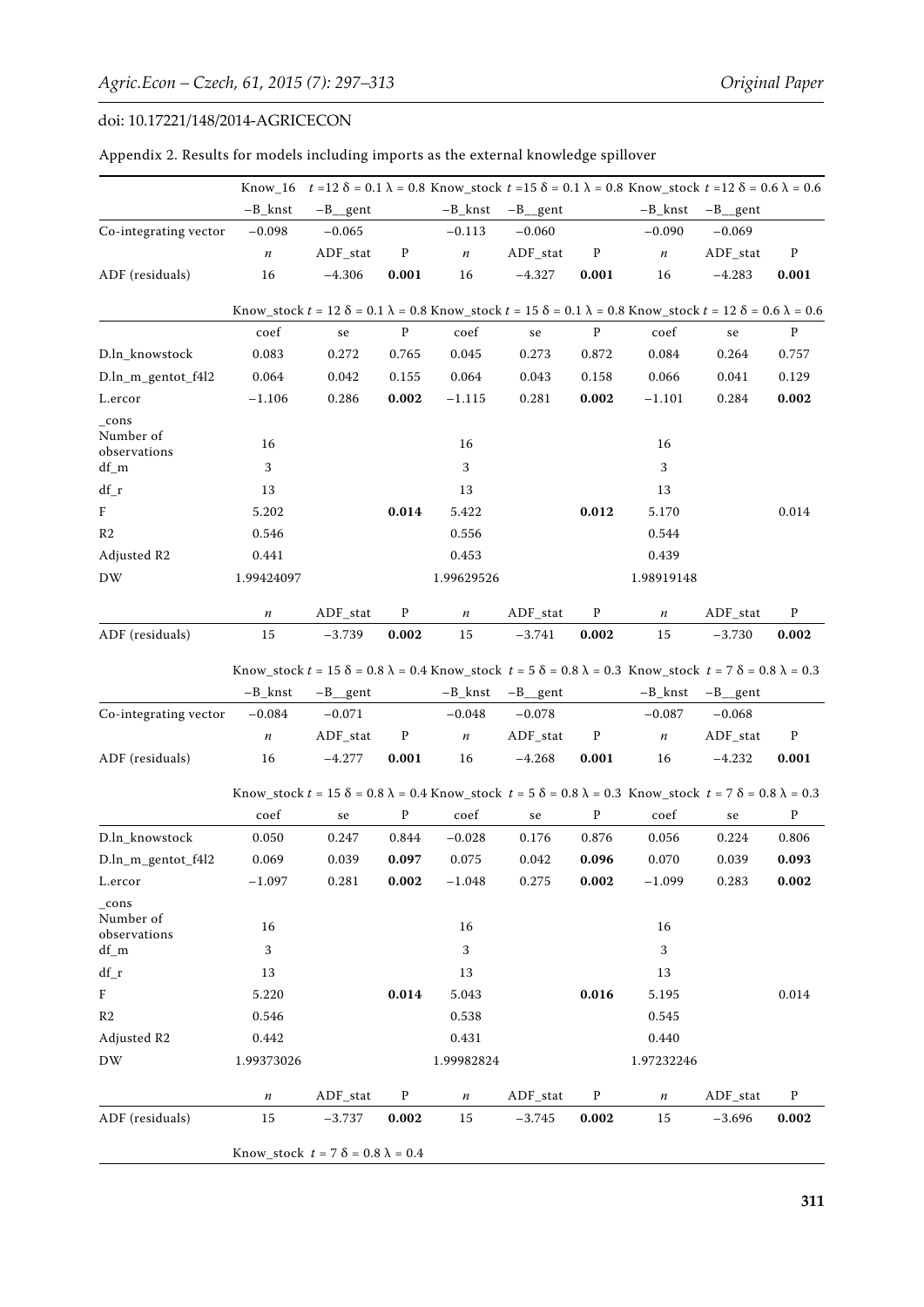|                           | $-B_knst$                                     | $-B$ <sub>__</sub> gent |                      |
|---------------------------|-----------------------------------------------|-------------------------|----------------------|
| Co-integrating vector     | $-0.094$                                      | $-0.069$                |                      |
|                           | $\sqrt{n}$                                    | $\mbox{ADF\_stat}$      | $\mathbf P$          |
| ADF (residuals)           | 16                                            | $-4.209$                | 0.001                |
|                           |                                               |                         |                      |
|                           | Know_stock $t = 7 \delta = 0.8 \lambda = 0.4$ |                         |                      |
|                           | coef                                          | se                      | $\mathbf{P}$         |
| D.ln_knowstock            | 0.038                                         | 0.199                   | 0.853                |
| D.ln_m_gentot_f4l2        | 0.069                                         | 0.039                   | 0.104                |
| L.ercor                   | $-1.123$                                      | 0.284                   | $\boldsymbol{0.002}$ |
| $_{\rm -cons}$            |                                               |                         |                      |
| Number of<br>observations | $16\,$                                        |                         |                      |
| $df\_m$                   | 3                                             |                         |                      |
| $df_r$                    | 13                                            |                         |                      |
| $\rm F$                   | 5.398                                         |                         | 0.012                |
| R <sub>2</sub>            | 0.555                                         |                         |                      |
| Adjusted R2               | 0.452                                         |                         |                      |
| DW                        | 1.96126139                                    |                         |                      |
|                           | $\sqrt{n}$                                    | $ADF_{stat}$            | $\mathbf P$          |
| ADF (residuals)           | 15                                            | $-3.673$                | 0.003                |
|                           |                                               |                         |                      |

#### **REFERENCES**

- Alfranca O. (2005): Private R&D and spillovers in European a griculture. International Advances in Economic Research, 11: 201–213.
- Alston J., Craig B., Purdey P. (1998): Dynamics in the creation and depreciation of knowledge, and the returns to research. EPTD Discussion paper 38, IFPRI, August 1998.
- Alston J.M., Marra M.C., Pardey P.G., Wyatt T.J. (2000): Research returns redux: a meta-analysis of the returns to agricultural R&D. Australian Journal of Agricultural Economics, 44: 185–215.
- Alston J., Pardey P.G. Ruttan V. (2008): Research Lags Revisited: Concepts and Evidence from U.S. Agriculture. University of Minnesota, Department of Applied Economics, Staff Papers series number 50091, December 2008.
- Alston, J. (2009): U.S. Agricultural Productivity Growth and the Benefits from Public R&D Spending. Dean's Lecture, Melbourne School of Land and Environment, The University of Melbourne, March 4, 2009.
- Alston J., Andersen M., James J., Pardey P. (2011): The economic returns on U.S. public agricultural research. American Journal of Agricultural Economics, 93: 1257– 1277.
- Antle J.M., Capalbo S.M. (1988): An introduction to production theory and productivity measurement. In: Capalbo S.M., Antle J.M. (eds): Agricultural Productivity: Measurement and Explanation. Resources for the Future, Inc., Johns Hopkins Press, Washington, DC: 17–95.
- Charemza W., Deadman D. (1992): New Directions in Econometric Practice. Edward Elgar, Cheltenham.
- Czech Ministry of Agriculture (MA): Green Reports on Agriculture (1994– 2012). Available at http://eagri.cz/ public/web/mze/zemedelstvi/publikace-a-dokumenty/ zelene-zpravy/
- CSO (2013a): Indicators of research and development based on Frascati survey 1994–2012. Czech Statistical Office. Available at http://www.czso.cz/csu/2012edicniplan. nsf/p/9601-12
- CSO (2013b): Economic Accounts for Agriculture (1998– 2012). Czech Statistical Office. Available at http://www. czso.cz/csu/2012edicniplan.nsf/p/2115-12 (accessed March 14, 2013).
- CSO (2013c): Database of foreign trade. Czech Statistical Office. Available at.http://apl.czso.cz/pll/stazo/STAZO. STAZO (accessed March 25, 2013).
- CSO (2013d): National Accounts. Czech Statistical Office. Available at http://czso.cz (accessed March 25, 2013).
- Cincera M. (2005): Firms' productivity growth and R&D spillovers: an analysis of alternative technological prox-